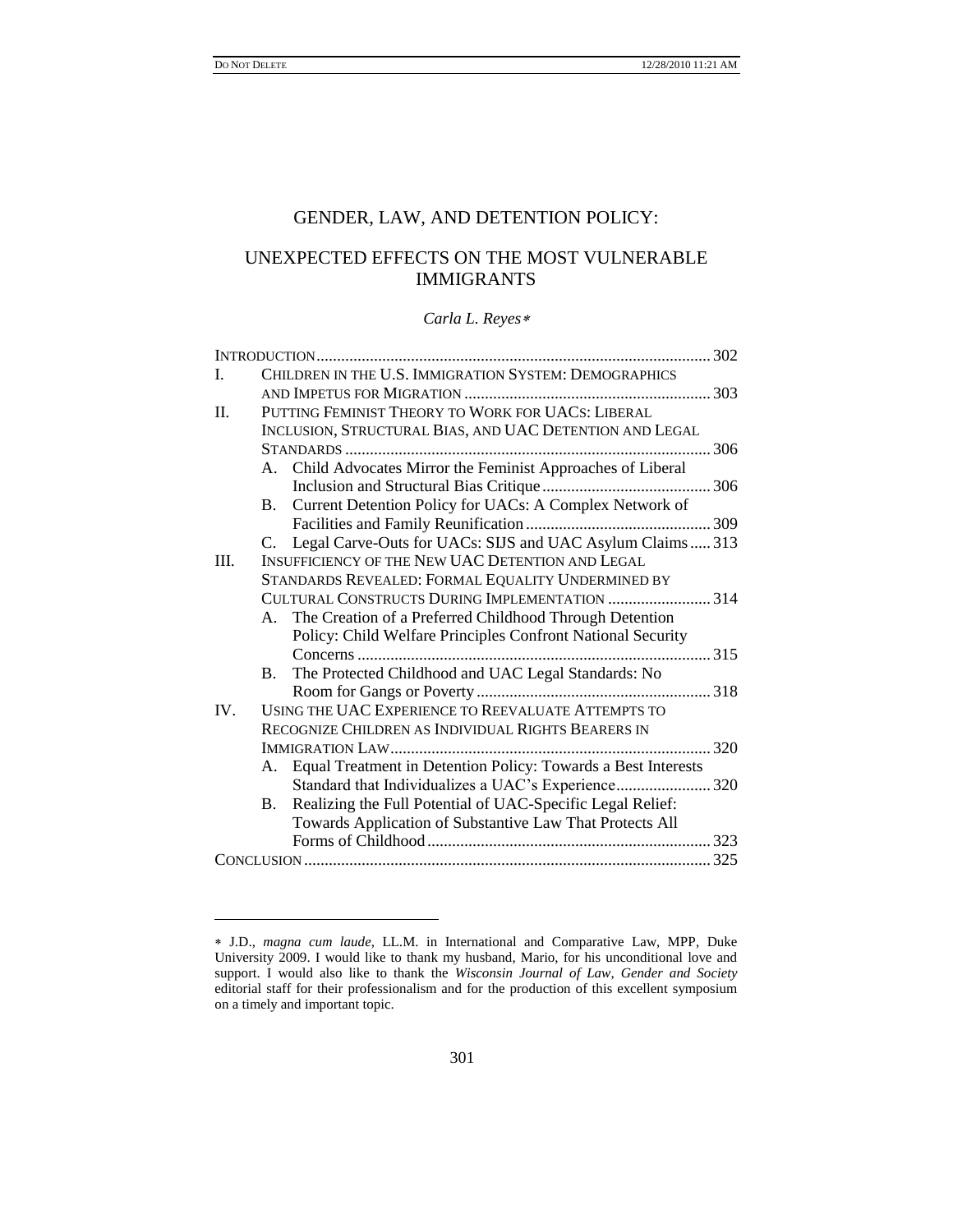$\overline{a}$ 

## 302 *WISCONSIN JOURNAL OF LAW, GENDER & SOCIETY* [Vol. 25:2

#### **INTRODUCTION**

The United States Department of Homeland Security's enforcement arm, the Bureau of Immigration and Customs Enforcement, detains around 8,000 unaccompanied alien children each year.<sup>1</sup> The majority of unaccompanied alien children detained in the United States originate from Central and South American countries.<sup>2</sup> Nearly 2,000 of these children await the outcome of their immigration court proceedings in federal custody, while the rest are released to relatives.<sup>3</sup> The children in custody are disproportionately male—nearly 80% in 2008.<sup>4</sup>

The United States immigration system is especially difficult for children to navigate. Advocates commonly argue that this difficulty stems largely from the poor fit of a system designed for adults in light of the reality of the child immigrant experience. As a result, advocates have traditionally focused their efforts on modifying the law to include recognition of children as subjects, rather than objects of immigration law.<sup>5</sup> Such efforts resulted in changes to both detention policy and substantive immigration law as they relate to a subset of child immigrants known as Unaccompanied Alien Children (UAC).

Using the legal changes created for UAC as a case study, this article argues that the model of advocacy used by child advocates in U.S. immigration law and detention policy mirrors the approaches taken by feminist theorists in international legal theory and gender asylum law. Essentially, current child advocate efforts focus on liberal inclusion of children's issues in an existing system and on creating procedures to combat adult-centered bias. This article investigates evidence that these models are failing, and argues that implementation of immigration detention policy and access to legal relief vary

<sup>1.</sup> Dep't Health & Human Servs., Office of Refugee Resettlement, *Report to Congress FY 2007*, at 63, *available at* http://www.acf.hhs.gov/programs/orr/data/ORR\_2007 \_report.pdf (last visited Nov. 21, 2010) [hereinafter *ORR Report to Congress*]. The term "Unaccompanied Alien Children" is defined as those under the age of eighteen, present in the United States without a parent or guardian who can care for them, 6 U.S.C. § 279 $(g)(2)$ (2006).

<sup>2.</sup> Dep't Health & Human Servs., Office of Refugee Resettlement, *Unaccompanied Children"s Services*, http://www.acf.hhs.gov/programs/orr/programs/ unaccompanied\_ alien\_children.htm (last visited Nov. 21, 2010) [hereinafter *ORR Fact Sheet*]; *see also* WOMEN'S REFUGEE COMM'N, HALFWAY HOME: UNACCOMPANIED CHILDREN IN IMMIGRATION CUSTODY 3 (Feb. 2009), http://womensrefugeecommission.org/docs/halfway\_home.pdf.

<sup>3.</sup> *See ORR Fact Sheet*, *supra* note 1; WOMEN'S REFUGEE COMM'N, *supra* note 2, at 22.

<sup>4.</sup> CHAD C. HADDAL, CONG. RESEARCH SERV., UNACCOMPANIED ALIEN CHILDREN: POLICIES AND ISSUES 19 (2009), *available at* http://assets.opencrs.com/rpts/ RL33896\_20080131.pdf.

<sup>5.</sup> *See, e*.*g*., Jacqueline Bhabha, *"More than their Share of Sorrows": International Migration law and the Rights of Children*, 22 ST. LOUIS U. PUB. L. REV. 253, 254-55 (2003); David B. Thronson, *You Can"t Get Here from Here: Toward a More Child-Centered Immigration Law*, 14 VA. J. SOC. POL'Y & L. 58, 67-69 (2006) [hereinafter Thronson, *Child-Centered Immigration Law*]; David B. Thronson, *Kids Will Be Kids?: Reconsidering Conceptions of Children"s Rights Underlying Immigration Law*, 63 OHIO ST. L.J. 979, 991- 97 (2002) [hereinafter Thronson, *Kids Will Be Kids?*].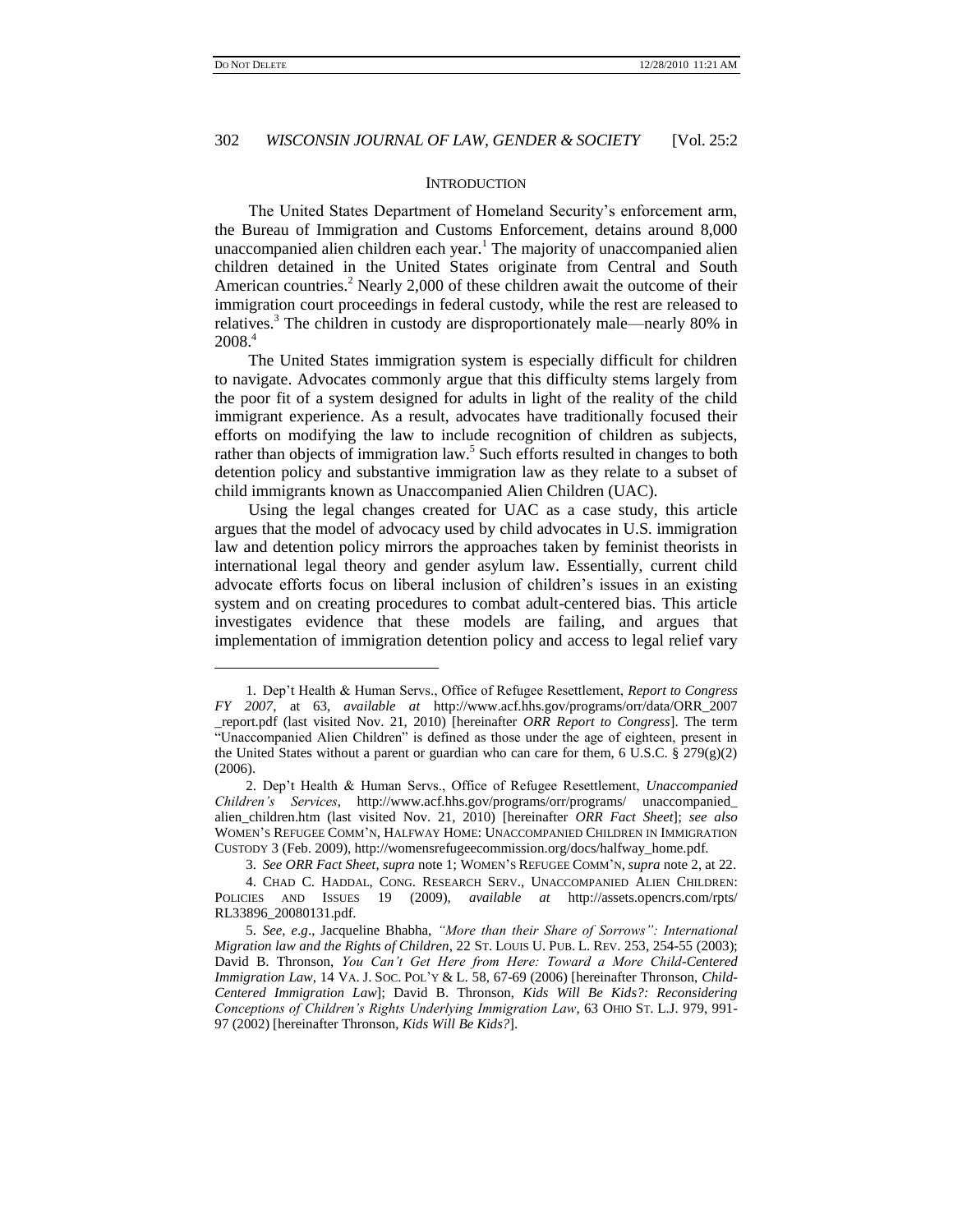l

#### 2010] *GENDER, LAW & DETENTION POLICY* 303

depending on the construct of childhood assigned to each unaccompanied child in accordance with his or her gender and related backgrounds.

This article proceeds in four parts. Part I describes the phenomena of child migration to the United States, discussing theories on the impetus of migration and detailing the demographics of child immigrants. Particular attention is paid to the subset of child immigrants, UAC, for whom special detention and legal standards have been developed. Part II argues that attempts to modify UAC detention and legal standards in order to acknowledge a child's agency parallel similar efforts in international legal feminism and asylum law. Part III reveals that although efforts to include children as subjects, rather than objects, of immigration law and to improve detention policy have focused on UACs, the effectiveness of the reforms is undermined by the social constructs imposed on UACs during implementation. In order to equalize implementation of detention policy and immigration law and tailor a UAC's immigration experience to the individual UAC, rather than to his or her gender and the construct attached to that gender, Part IV proposes that the Office of Refugee Resettlement update the principles of the *Flores* Settlement Agreement<sup>6</sup> by interjecting best interests considerations at crucial points. Part IV further recommends that immigration law be amended to further insulate UACs from the Department of Homeland Security's mandate to combat national security threats and to uphold UAC's economic rights. The article concludes with a call to child immigrant advocates to move beyond models of liberal inclusion and systemic bias critique to an approach that will individualize a child's detention experience and opportunity for legal relief by combating the artificial social constructs assigned to UACs.

## I. CHILDREN IN THE U.S. IMMIGRATION SYSTEM: DEMOGRAPHICS AND IMPETUS FOR MIGRATION

Children comprise approximately half of the world's refugees.<sup>7</sup> An estimated 500,000 of these children are unaccompanied alien children (UAC).<sup>8</sup> Regarding child migration to the United States, "[a]pproximately 1.8 million children, some in families and some unaccompanied, live in the United States without legal immigration authorization."<sup>9</sup> Specifically, scholars estimate that

<sup>6.</sup> Stipulated Settlement Agreement, Flores v. Reno, Case No. CV 85-4544-RJK (C.D. Cal. 1996), *available at* http://www.aclu.org/files/pdfs/immigrants/flores\_v\_meese\_ agreement.pdf [hereinafter *Flores* Settlement Agreement]. For a discussion of the *Flores*  Settlement Agreement, see *infra* notes 56-59 and accompanying text.

<sup>7.</sup> Laura P. Wexler, Note, *Street Children and U*.*S*. *Immigration Law: What Should Be Done?*, 41 CORNELL INT'L L.J. 545, 545 (2008).

<sup>8.</sup> Carolyn J. Seugling, Note, *Toward a Comprehensive Response to the Transnational Migration of Unaccompanied Minors in the United States*, 37 VAND. J. TRANSNAT'L L. 861, 863 (2004).

<sup>9.</sup> Thronson, *Child-Centered Immigration Law*, *supra* note 5, at 63 (citing JEFFREY S. PASSEL, PEW HISPANIC CENTER, THE SIZE AND CHARACTERISTICS OF THE UNAUTHORIZED MIGRANT POPULATION IN THE U.S.: ESTIMATES BASED ON THE MARCH 2005 CURRENT POPULATION SURVEY 8 (2006), http://pewhispanic.org/files/reports/61.pdf).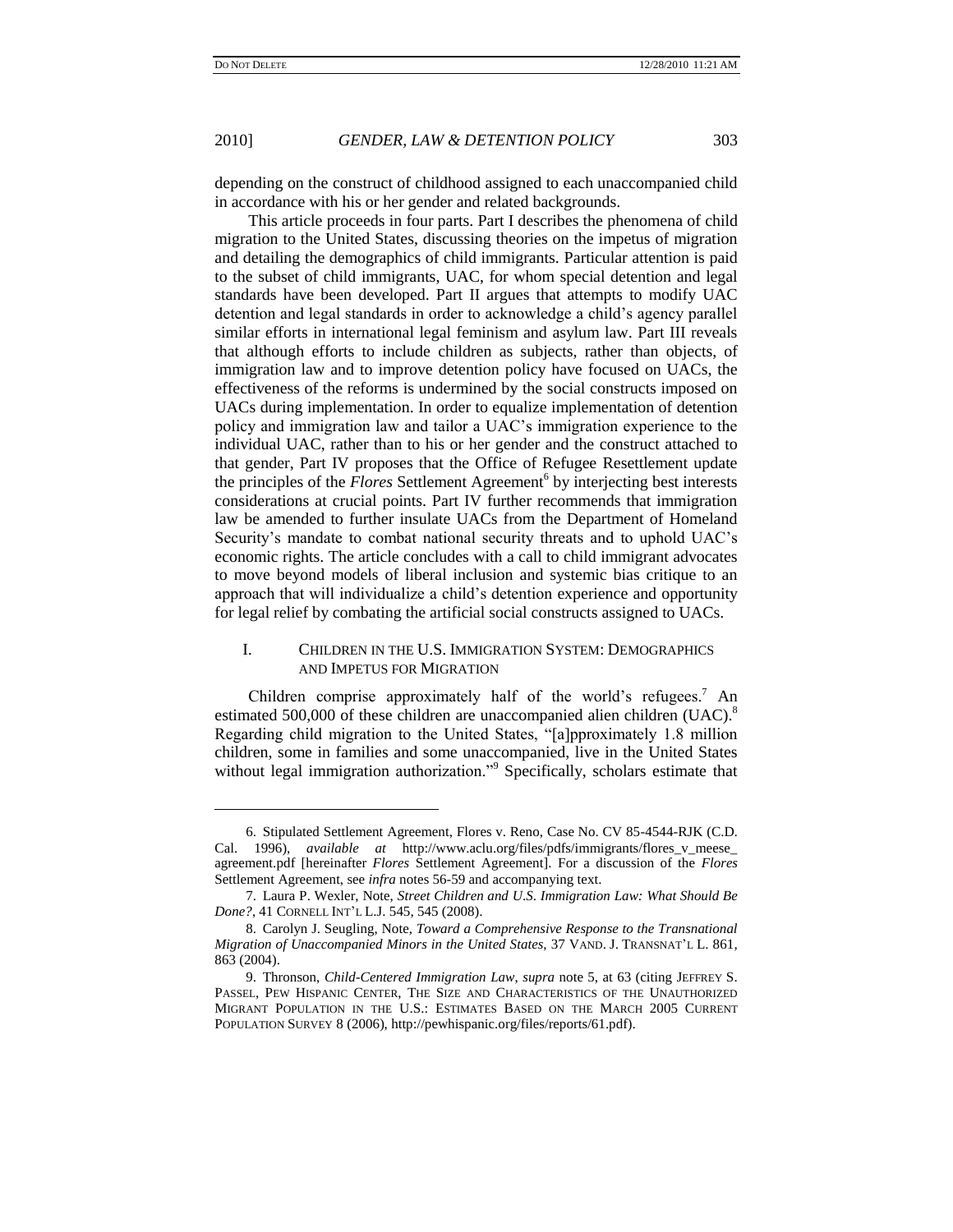between 43,000 and 48,000 undocumented UACs enter the United States each year.<sup>10</sup> Of these, over 35,000 children come from contiguous countries and undergo immediate return to their country of origin.<sup>11</sup> The Department of Homeland Security (DHS) detains approximately 8,000 additional UACs each year.<sup>12</sup> Of those detained, around 2,000 are required to remain in the custody of the Office of Refugee Resettlement (ORR) for the duration of their immigration proceedings, while the other 60% are released to relatives.<sup>13</sup>

Eighty-five percent of children in ORR custody are between the ages of fourteen and eighteen and hail from the Central American countries of El Salvador, Guatemala, and Honduras.<sup>14</sup> Interestingly, nearly 76% of the children in custody are male.<sup>15</sup> Conceivably, male and female UACs may be driven to transnational migration for different reasons, which, in turn, may affect the statistical disparity seen in UAC detention facilities. As such, an examination of the impetus for UACs' migration to the United States is necessary.

At the outset, it is undeniable that the "children's motivations are complex, their stories unique."<sup>16</sup> Initial studies on UACs singled out wars, refugee situations, famines, and natural disasters as the main reasons children attempt transnational migration separately from their parents.<sup>17</sup> As the phenomena grew, studies recognized that many UACs also migrate to flee "abuse, abandonment, neglect, or violations of their human rights such as forced prostitution, child marriage, female genital mutilation, and conscription."<sup>18</sup> Still other UACs undertake transnational migration out of

- 13. WOMEN'S REFUGEE COMM'N, *supra* note 2, at 22.
- 14. HADDAL, *supra* note 4, at 20.

<sup>10.</sup> AMY THOMPSON, CTR. FOR PUB. POLICY PRIORITIES, A CHILD ALONE AND WITHOUT PAPERS: A REPORT ON THE RETURN AND REPATRIATION OF UNACCOMPANIED UNDOCUMENTED CHILDREN BY THE UNITED STATES 7 (2008), http://www.cppp.org/repatriation/ A%20Child%20Alone%20and%20Without%20Papers.pdf (estimating 43,000); SONIA NAZARIO, ENRIQUE'S JOURNEY: THE STORY OF A BOY'S DANGEROUS ODYSSEY TO REUNITE WITH HIS MOTHER 5 (2006) (estimating 48,000).

<sup>11.</sup> THOMPSON, *supra* note 10, at 7.

<sup>12.</sup> *ORR Report to Congress*, *supra* note 1, at 63 (showing over 8,000 UACs entered in FY 2006 and FY 2007); WOMEN'S REFUGEE COMM'N, *supra* note 2, at 4 (estimating 8,300).

<sup>15.</sup> *Id*. at 19.

<sup>16.</sup> THOMPSON, *supra* note 10, at 7.

<sup>17.</sup> EVERETT M. RESSLER, NEIL BOOTHBY & DANIEL J. STEINBOCK, UNACCOMPANIED CHILDREN: CARE AND PROTECTION IN WARS, NATURAL DISASTERS, AND REFUGEE MOVEMENTS 9-12 (1988).

<sup>18.</sup> Wendy Young & Megan McKenna, *The Measure of a Society: The Treatment of Unaccompanied Refugee and Immigrant Children in the United States*, 45 HARV. C.R.-C.L. L. REV. 247, 248 (2010) (citing U.N. Secretary-General, *Report of the United Nations High Commissioner for Refugees, Questions Relating to Refugees, Returnees and Displaced Persons and Humanitarian Questions: Assistance to Unaccompanied Refugee Minors*, ¶¶ 4, 10, 13, U.N. Doc A/52/273 (Aug. 7, 1997) *available at* http://www.un.org/ documents/ga/docs/52/plenary/a52-273.htm); *see also* Greta Lynn Uehling, *The International Smuggling of Children: Coyotes, Snakeheads, and the Politics of Compassion*, 81 ANTHROPOLOGICAL Q. 833, 840 (2008) (listing flight from human rights abuses, armed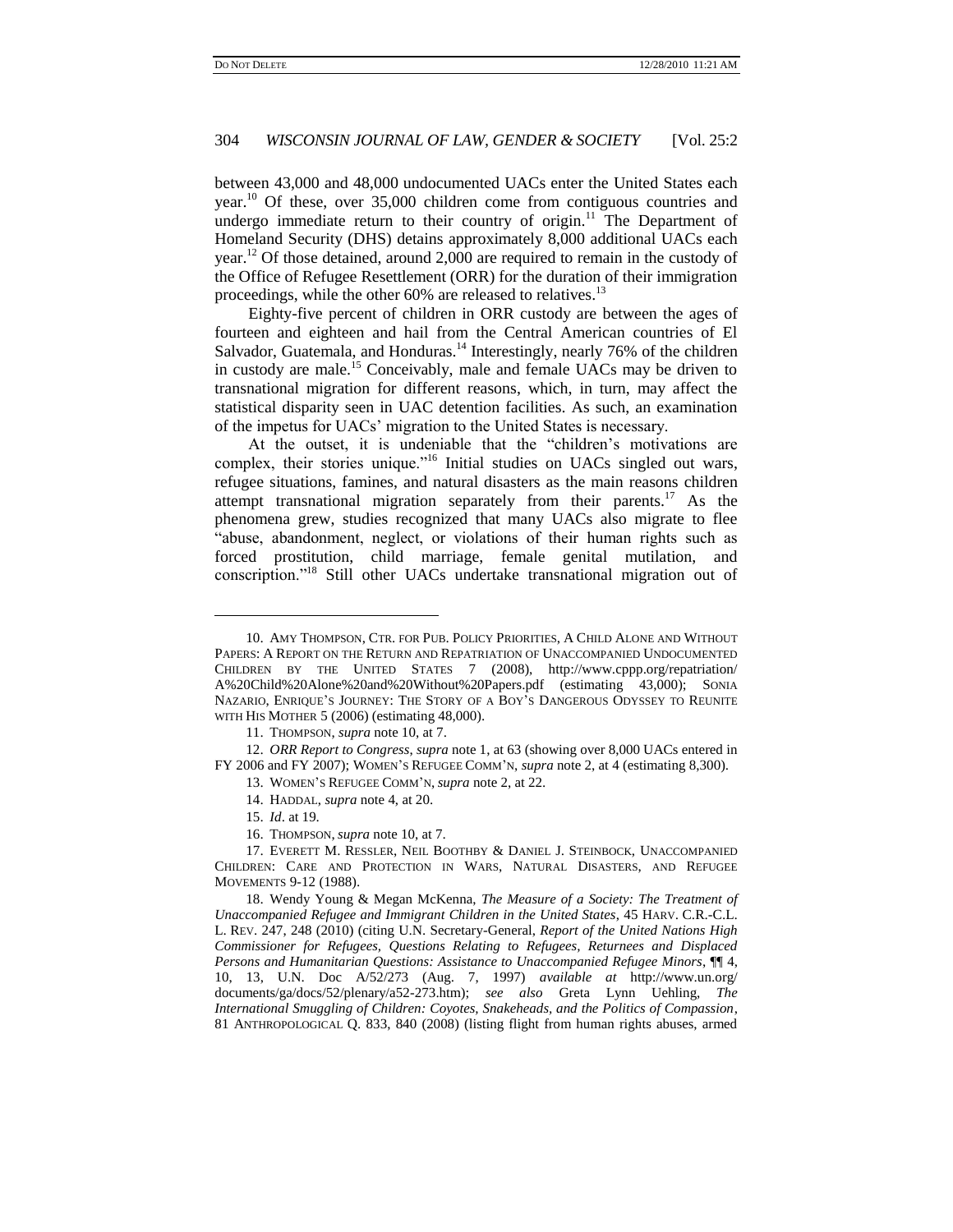$\overline{a}$ 

economic necessity, a motivation more frequently expected to compel adults.<sup>19</sup> Other children travel to the United States alone in order to reunite with parents who had travelled before them.<sup>20</sup>

While some of the motivations prompting unaccompanied child migration are gender specific, such as female genital mutilation or forced marriage, migration theorists increasingly posit that no matter their gender, "[w]hat usually precipitates a child's departure is that fragile (or untenable) care arrangements break down in a process that often involves abuse, abandonment, or neglect.<sup>221</sup> This remains true whether a child flees abusive parents in his or her country of origin, seeks to reunite with non-abusive parents in the destination country, or has lived alone for many years and is fleeing war, human rights abuses, or other mistreatment.<sup>22</sup> Admittedly, the social science literature focuses on the extent to which globalization has increasingly forced an active decision-making role upon children in questions of migration, whether alone or in a family setting.<sup>23</sup> The issue of variance in the decisionmaking process by gender has not yet been examined systematically. However, the fact that every specific impetus for child migration can be said to reflect a break-down in the child's care arrangements suggests that the underlying impetus for migration fails to explain the large disparity in treatment received in U.S. immigration detention policy and substantive law along gender lines. Instead, disparate treatment stems from a system that, at its core, views children

20. Paula S. Fass, *Children in Global Migrations*, J. SOC. HIST. 937, 942 (2005) (―Family migration has never been a process in which all members of the family necessarily move together.‖). *See generally*, Sarah Horton, *Consuming Childhood: "Lost" and "Ideal" Childhoods as a Motivation for Migration*, 81 ANTHROPOLOGICAL Q. 925 (2008) (providing several narratives of families migrating to the United States in stages).

21. Uehling, *supra* note 18, at 840.

22. *See* Marjorie Faulstich Orellana, Barrie Thorne, Anna Chee & Wan Shun Eva Lam, *Transnational Childhoods: The Participation of Children in Processes of Family Migration*, 48 SOC. PROBS. 572, 578-83 (2001).

23. *See, e*.*g*., Anna Kirova, Book Review, 8 J. INT'L MIGRATION & INTEGRATION 127 (2007) (reviewing CHILDHOOD AND MIGRATION: FROM EXPERIENCE TO AGENCY (Jacqueline Knörr ed., 2005)); Fass, *supra* note 20, at 948-49; Hess & Shandy, *supra* note 19, at 767.

conflict, gang or forced military recruitment, female genital mutilation, forced marriages, prostitution, and life as street children as impetus for child migration).

<sup>19.</sup> Wexler, *supra* note 7; *see also* Jacqueline Bhabha, *Lone Travelers: Rights, Criminalization, and the Transnational Migration of Unaccompanied Children*, 7 U. CHI. L. SCH. ROUNDTABLE 269, 278-79 (2000) (describing the calculations families undertake when deciding to send a child abroad unaccompanied by a parent or guardian, noting that it includes situations "where children are sent away to improve their life chances, whether through education at boarding schools in metropolitan countries or work in urban sweatshops"); Julia Meredith Hess & Dianna Shandy, *Kids at the Crossroads: Global Childhood and the State*, 81 ANTHROPOLOGICAL Q. 765, 772 (2008) ("[I]t is often a desire to provide economic support for family members at home that compels these youth to migrate."); Uehling, *supra* note 18, at 840 ("Still other children leave in search of work to support their families.").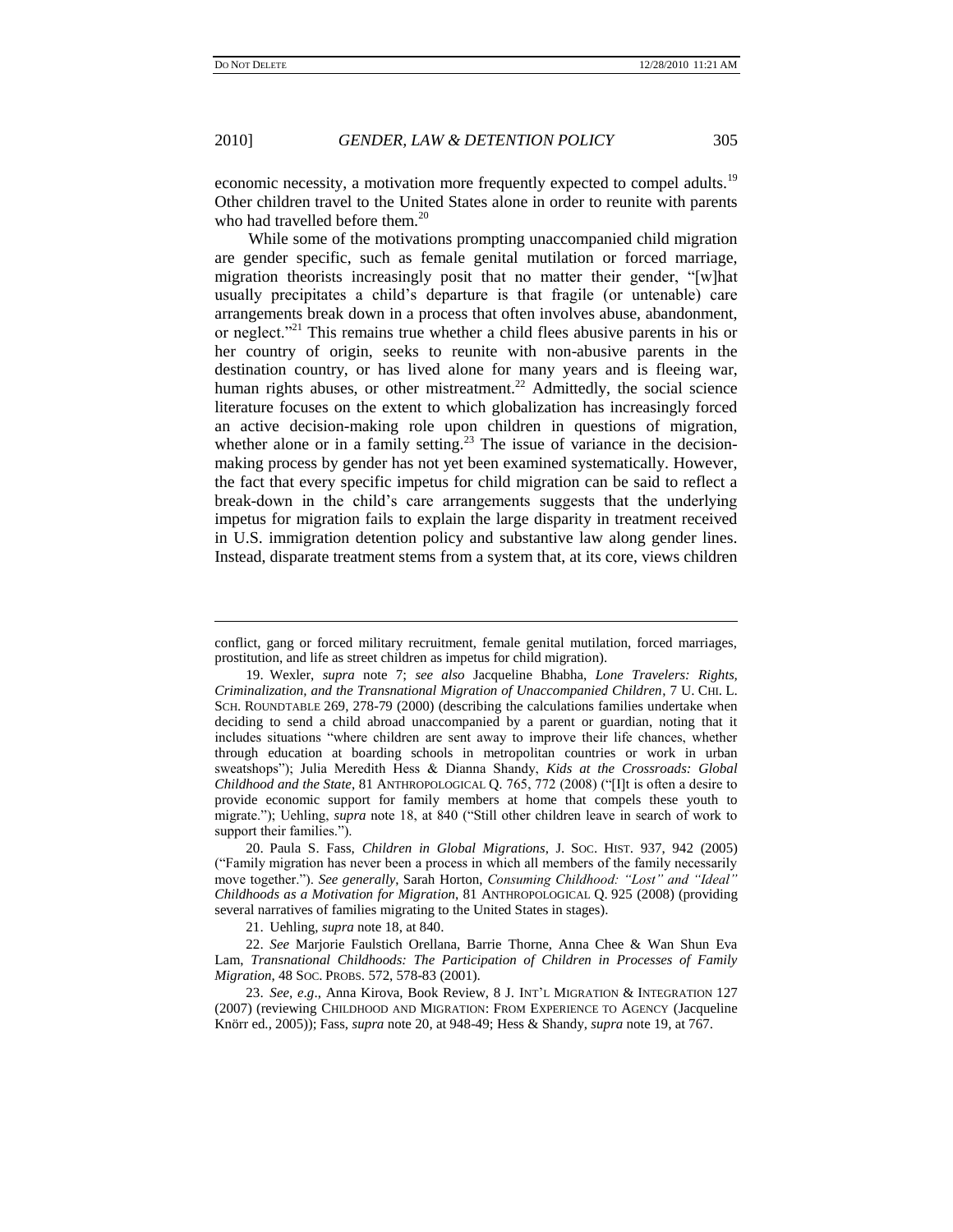as objects of migration by adults rather than as subjects with their own agency.<sup>24</sup>

## II. PUTTING FEMINIST THEORY TO WORK FOR UACS: LIBERAL INCLUSION, STRUCTURAL BIAS, AND UAC DETENTION AND LEGAL **STANDARDS**

Generally speaking, United States immigration law views children as dependant upon and derivative of their parents. In fact, "[b]y definition in immigration and nationality law, no 'child' exists except in relation to a parent.<sup>325</sup> Mirroring the historical development of anthropological literature and migration theory, which "treat[ed] children, in effect, as luggage.  $\dots$  [and] burdens weighing down otherwise mobile adults,"<sup>26</sup> U.S. immigration law contains "enduring images of children as passive objects or as property."<sup>27</sup> As such, neither immigration law nor detention policy specifically addressed the needs of UACs until child welfare advocates actively engaged the issue beginning in the  $1980s^{28}$  Notably, the approach taken by child welfare advocates since 1980 mirrors the trajectory of feminists lobbying to recognize women's rights in international law and asylum law.<sup>29</sup> However, while feminist activists and scholars introspectively self-corrected their course when necessary, child welfare advocates for UACs fail to do so.<sup>30</sup> As a result, child advocates created a detention policy for UACs made of a complex network of facilities and family reunification that only occasionally serves the UAC's best interests.<sup>31</sup> Simultaneously, child advocates carved out two significant UACspecific forms of legal relief. $32$  These changes to UAC legal standards parallel the feminist liberal inclusion and structural bias approaches to effecting change in international law and asylum law, and similarly require that child advocates engage in a third stage of critique regarding their implementation.

## *A. Child Advocates Mirror the Feminist Approaches of Liberal Inclusion and Structural Bias Critique*

The noted scholar Karen Engle categorizes the efforts of feminist theory and literature with regard to international law into three phases: liberal

 $\overline{a}$ 

<sup>24.</sup> Thronson, *Kids Will Be Kids?*, *supra* note 5, at 995.

<sup>25.</sup> Thronson, *Child-Centered Immigration Law*, *supra* note 5, at 68; Thronson, *Kids Will Be Kids?*, *supra* note 5, at 991 ("Immigration law never employs the term 'child' except in relationship to a parent and, therefore, does not conceive of a 'child' existing outside this relationship.").

<sup>26.</sup> Orellana et al., *supra* note 22, at 578.

<sup>27.</sup> Thronson, *Kids Will Be Kids?*, *supra* note 5, at 995.

<sup>28.</sup> HADAAL, *supra* note 4, at 2.

<sup>29.</sup> *See infra* Part. II.A.

<sup>30.</sup> *See infra* Part. II.A.

<sup>31.</sup> *See infra* Part. II.B.

<sup>32.</sup> *See infra* Part. II.C.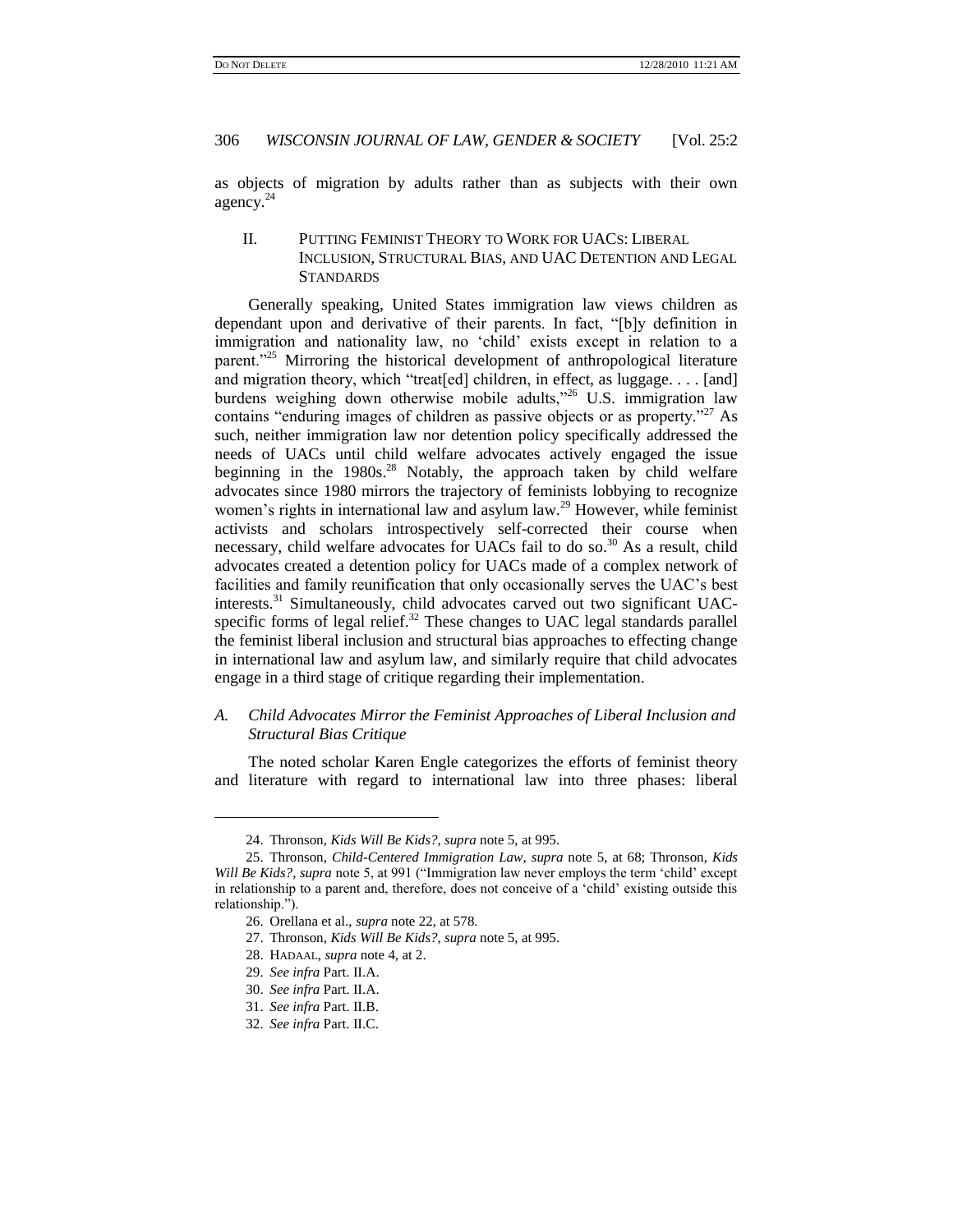inclusion, structural bias critique, and third world feminist approaches.<sup>33</sup> Engle describes the liberal inclusion phase as one in which "[t]he task of feminist scholarship in international law . . . was to add women to human rights protections guaranteed under international law."<sup>34</sup> The structural bias phase, on the other hand, argued that "inclusion of women into human rights law was impossible" because international law and institutions were "structured to permit, even require, women's subordination."<sup>35</sup> Finally, Engle attributes critiques of the previous two approaches—for failure to include or accurately represent third world women—to a phase of scholarship she terms "third world approaches."<sup>36</sup> According to Engle, liberal inclusion succeeded in so far as there "are increasing numbers of women involved in both the academic and practical pursuits of international human rights law, and women's rights have become a part of the mainstream human rights and humanitarian law agenda.<sup>37</sup> Structural bias critiques brought issues such as trafficking, female genital mutilation, and wartime rape to the forefront of international human rights discourse.<sup>38</sup> Finally, third world critiques succeeded in introducing issues of cultural bias and the idea of gender as a larger social construct to the discussion.<sup>39</sup> Essentially, each phase identified by Engle contributed to the forward progress of women's rights in international law. Notably, Engle herself argues that the stages she identifies are not unique to any particular subset of literature.<sup>40</sup>

Indeed, authors similarly describe the success of feminist scholars in migration studies and asylum law in "help[ing] women move to active conceptual presence."<sup>41</sup> Feminist scholars have produced a wealth of literature documenting "the discrimination against women in asylum and refugee law, and specif[ying] needed reforms." $42$  This literature argues that the root of the discrimination lies in the devaluation of women's political activities and "the neglect of the kinds of private-sphere persecutions most often afflicting women.<sup>343</sup> Advocacy efforts have focused on incorporating gender issues into asylum law and other forms of immigration relief. With the addition of claims

 $\overline{a}$ 

<sup>33.</sup> Karen Engle, *International Human Rights and Feminisms: When Discourses Keep Meeting*, *in* INTERNATIONAL LAW: MODERN FEMINIST APPROACHES 47, 48 (Doris Buss & Ambreena Manji eds., 2005).

<sup>34.</sup> *Id*. at 49.

<sup>35.</sup> *Id*.

<sup>36.</sup> *Id*.

<sup>37.</sup> *Id*. (citing SARI KOUVO, MAKING JUST RIGHTS? MAINSTREAMING WOMEN'S HUMAN RIGHTS AND A GENDER PERSPECTIVE 200-98 (2004)).

<sup>38.</sup> *Id*.

<sup>39.</sup> *See id*. at 50.

<sup>40.</sup> *Id*. at 48.

<sup>41.</sup> Orellana et al., *supra* note 22, at 578.

<sup>42.</sup> Kitty Calavita, *Gender, Migration, and Law: Crossing Borders and Bridging Disciplines*, 40 INT'L MIGRATION REV. 104, 111 (2006).

<sup>43.</sup> *Id*. (citing HEAVEN CRAWLEY, REFUGEES AND GENDER: LAW AND PROCESS 18-21 (2001)).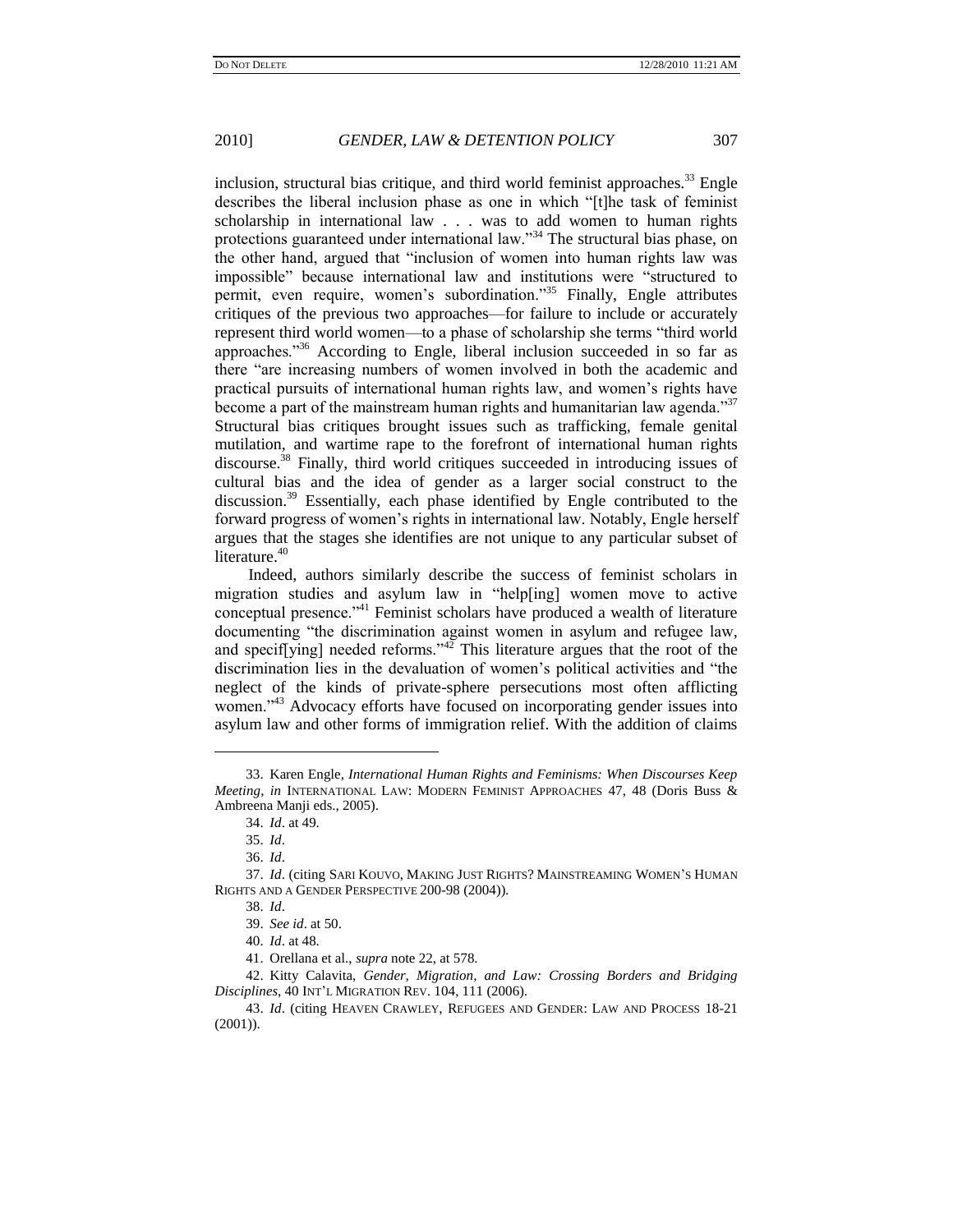l

## 308 *WISCONSIN JOURNAL OF LAW, GENDER & SOCIETY* [Vol. 25:2

under the Violence Against Women  $Act<sup>44</sup>$  and the recognition of gender as a potential basis for membership in a particular social group,<sup>45</sup> this model of liberal inclusion achieved significant successes. Increasingly, however, scholars have embraced the idea that an analysis of gender, migration, and law involves more than a simple recognition of how the "male versus female divide" affects migration or immigration law and its processes. Instead, the literature frequently emphasizes gender's "dynamic nature," recognizing that "gendered ideologies and practices change as human beings . . . cooperate or struggle with each other, with their pasts, and with the structures of changing economic, political, and social worlds linked through their migrations."<sup>46</sup> Gender is thus increasingly conceived as a social construct imposed on individuals, together with other preconceived notions pertaining to race, culture, and social class,  $47$ and the literature continues to struggle to propose modifications to the current legal paradigm that addresses these constructs.<sup>4</sup>

Furthermore, scholars and advocates increasingly recognize that *both* ―[w]omen *and children"s* immigration stories are rarely told outside of the

45. Kasinga, 21 I. & N. Dec. 357, 366 (B.I.A. 1996). For further guidance on womenspecific asylum claims, see Memorandum from Phyllis Coven, U.S. Dep't of Justice, on Considerations for Asylum Officers Adjudicating Asylum Claims from Women to all INS Asylum Officers and HQASM Coordinators (May 26, 1995) (on file with author), *reprinted in* 7 INT'L J. REFUGEE L. 700 (1995).

46. Katharine M. Donato, Donna Gabaccia, Jennifer Holdaway, Martin Manalansan, IV & Patricia R. Pessar, *A Glass Half Full? Gender in Migration Studies*, 40 INT'L MIGRATION REV. 3, 6 (2006).

<sup>44.</sup> The Violence Against Women act provides, among others, the following forms of relief: (1) the right of undocumented battered spouses of lawful permanent residents or U.S. citizens to self-petition for permanent residency; (2) cancellation of removal for battered spouses who have lived continuously in the United States for three years and show that removal will result in extreme hardship to themselves or their children; and (3) U-Visas for victims of violent crime who are helpful in making a case against the offender. *See* Immigration and Nationality Act  $\S$  204(a)(1), 8 U.S.C.  $\S$  1154(a)(1) (2006); 8 C.F.R. §204.2(c), (e) (2010) (self-petition provisions); Immigration and Nationality Act § 240A(b)(2), 8. U.S.C. § 1229b(b)(2); 8 C.F.R. §1240.58 (VAWA cancellation provisions); Immigration and Nationality Act §101(a)(15)(U), 8 U.S.C. § 11 01(a)(15)(U*);* Immigration and Nationality Act §214(p), 8 U.S.C. § 1184(p); 8 C.F.R. §214.14 (U-Visa provisions).

<sup>47.</sup> JUDITH LORBER, PARADOXES OF GENDER 13 (1994) (arguing that "gender is constantly created and re-created out of human interaction, out of social life, and is the texture and order of that social life . . . . gender, like culture, is a human production that depends on everyone constantly 'doing gender'").

<sup>48.</sup> *See generally, e*.*g*., Carrie Menkel-Meadow, *Asylum in a Different Voice? Judging Immigration Claims and Gender*, *in* REFUGEE ROULETTE: DISPARITIES IN ASYLUM ADJUDICATION AND PROPOSALS FOR REFORM 202-26 (Jaya Ramji-Nogales, Andrew I. Schoenholtz & Philip G. Schrag eds. 2009); Deborah Anker, Lauren Gilbert & Nancy Kelly, *Women Whose Governments Are Unable or Unwilling to Provide Reasonable Protection from Domestic Violence May Qualify as Refugees Under United States Asylum Law*, 11 GEO. IMMIGR. L.J. 709 (1997); Monica Boyd & Elizabeth Grieco, *Women and Migration: Incorporating Gender into International Migration Theory*, MIGRATION INFO. SOURCE (Mar. 1, 2003), http://www.migrationinformation.org/Feature/display.cfm?id=106.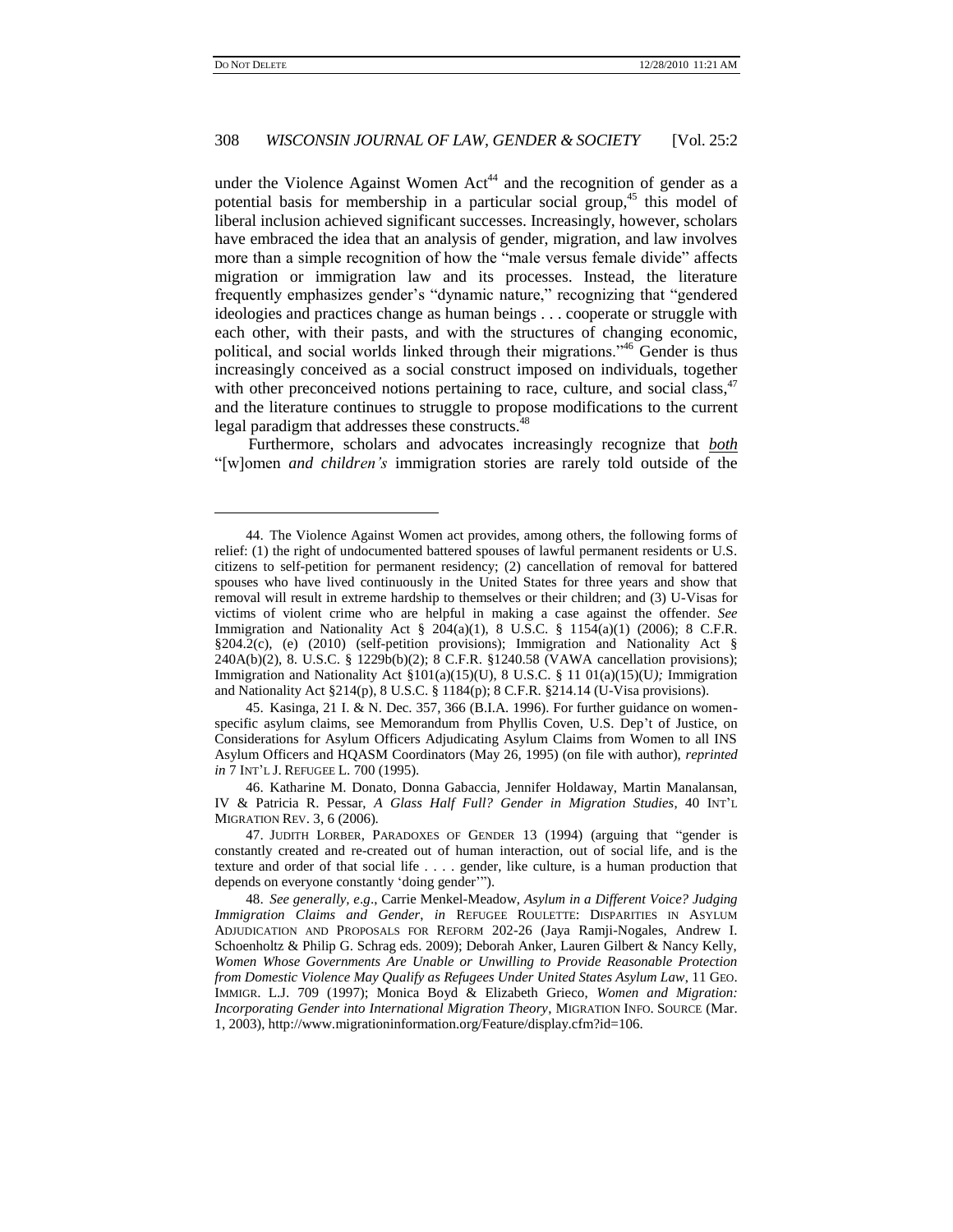masculine-oriented narrative of family unification."<sup>49</sup> The work of child welfare advocates in making children subjects rather than objects of immigration law mirrors that of feminist scholars in international law and in gender and asylum law. Namely, advocates began with a liberal inclusion model and then investigated a structural bias paradigm. With its emphasis on bringing child welfare principles into immigration law, the liberal inclusion model succeeded in several areas but only for a subset of children—UACs.<sup>50</sup> In detention policy, an elaborate system of child-specific detention facilities provides UACs with a specific set of rights created via litigation by child welfare advocates.<sup>51</sup> In immigration law, Special Immigrant Juvenile Status interjects a child-specific form of legal relief into an otherwise adult-centered system, while new procedural requirements for UAC asylum claims seem to respond to the structural bias critique that the current process is incapable of fairly adjudicating children's claims.<sup>52</sup> There exists, however, a notable failure to engage in discourse regarding constructs of childhood and gender, which undermines these successes by allowing significant problems of implementation to go unchecked.<sup>53</sup>

## *B. Current Detention Policy for UACs: A Complex Network of Facilities and Family Reunification*

A series of lawsuits against the former Immigration and Naturalization Service (INS) alleged mistreatment of UACs during their immigration-related detention.<sup>54</sup> Ultimately, the United States Supreme Court ruled in favor of the INS policies.<sup>55</sup> However, the child welfare advocates handling the suit later reached a settlement agreement with the INS, known as the *Flores* Settlement Agreement, which provided UACs certain rights relating to their detention, release, and repatriation.<sup>56</sup> The *Flores* Settlement Agreement serves as the primary foundation for UAC detention policy, $57$  and the Trafficking Victims

l

52. *See infra* Part II.C.

- 55. Reno v. Flores, 507 U.S. 292 (1993).
- 56. HADDAL, *supra* note 4, at 2.

<sup>49.</sup> Isabel Guzman Molina, *Rescuing Elián: Gender and Race in Stories of Children"s Migration*, *in* IMMIGRANT RIGHTS IN THE SHADOWS OF CITIZENSHIP 179, 180 (Rachel Ida Buff ed., 2008) (emphasis added).

<sup>50.</sup> *See infra* Part II.B-C.

<sup>51.</sup> *See infra* Part II.B.

<sup>53.</sup> *See infra* Part III.

<sup>54.</sup> HADDAL, *supra* note 4, at 2.

<sup>57.</sup> OFFICE OF REFUGEE RESETTLEMENT, DIVISION OF UNACCOMPANIED CHILDREN'S SERVICES, DRAFT POLICIES AND PROCEDURES MANUAL 9 (on file with author) ("The *Flores* Settlement Agreement is the principal guiding document for the standards of care for UAC until the ORR publishes its regulations.‖); *see also* HADDAL, *supra* note 4, at 2; HUMAN RIGHTS WATCH CHILDREN'S RIGHTS PROJECT, SLIPPING THROUGH THE CRACKS: UNACCOMPANIED CHILDREN DETAINED BY THE U.S. IMMIGRATION AND NATURALIZATION SERVICE 30 (1997).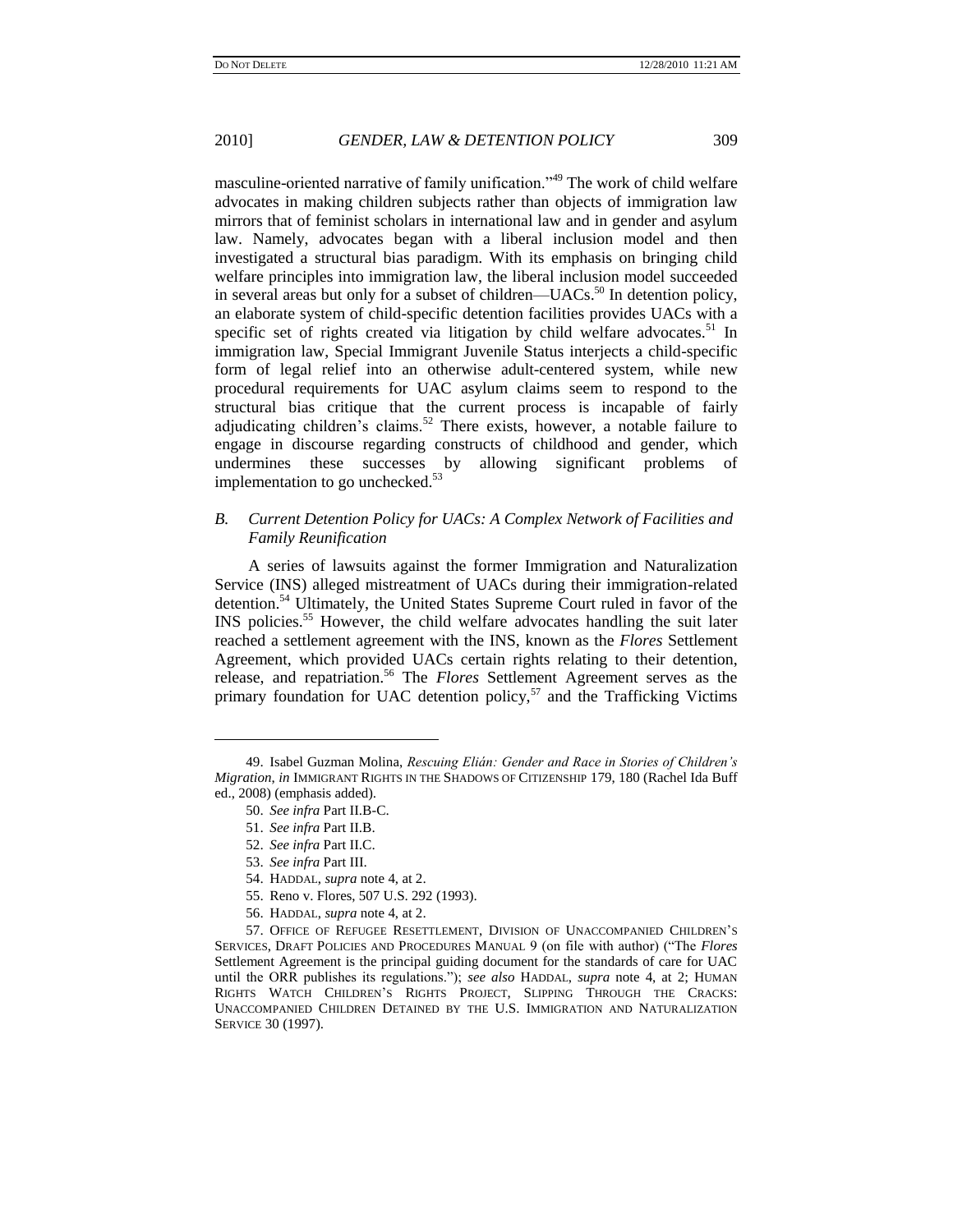Protection Reauthorization Act of 2008 (TVPRA) recently codified many of its provisions.<sup>58</sup>

Essentially, the *Flores* Settlement Agreement provides UACs with the right to legal assistance, adequate medical, dental, reproductive, and mental health services, education and recreation, rights of privacy, right to adequate interpretation services, freedom of expression and religion, the right to be detained in the least restrictive setting, and the right to prompt family reunification where possible.<sup>59</sup> In 2003, the Homeland Security Act  $(HSA)^{60}$ transferred the care and custody of UACs from the INS to the Department of Health and Human Services' Office of Refugee Resettlement (ORR).<sup>61</sup> The transfer aimed, like many of the other changes to the immigration system enacted by the HSA, to separate conflicting mandates. In the case of UACs, the transfer aimed "to decouple prosecution from care." $62$  Prior to the transfer, about one-third of children in INS custody were held "in juvenile detention facilities intended for the incarceration of youth offenders."<sup>63</sup> The transfer of the caretaker role to ORR also resulted in increased emphasis on the *Flores* mandate to house UACs in the least restrictive setting commensurate with the safety, emotional, and physical needs of the child.<sup>64</sup>

In order to meaningfully fulfill this mandate, ORR houses UACs in a complex network of shelter facilities. Each of the ORR facilities falls along a continuum of security from foster care, the least restrictive placement option, to secure facilities, the most restrictive placement.<sup>65</sup> Two types of foster care placements exist: short-term and long-term. ORR generally reserves short-term foster care placements for children under the age of twelve, pregnant teens, and groups of siblings.<sup>66</sup> Long-term foster care usually serves as a child's second placement, after determining that family reunification is not an option for the child and that the child's immigration case is likely to be of considerable duration.<sup>67</sup> Shelter care facilities follow a group-home model and house those UACs who cannot be placed in foster-care, but who are not considered flight risks or in need of intensive services.<sup>68</sup> Staff-secure facilities "provide a heightened level of staff supervision, communication, and services to control

<sup>58.</sup> William Wilberforce Trafficking Victims Protection Reauthorization Act of 2008, Pub. L. No. 110-457, 122 Stat. 5044 (codified as amended in scattered sections of 8, 18, 22 U.S.C.). Specifically, see § 235(c)(2), § 235(c)(6).

<sup>59.</sup> *Flores* Settlement Agreement, *supra* note 6.

<sup>60.</sup> Homeland Security Act of 2002, Pub. L. No. 107-296, 116 Stat. 2135 (codified as amended in scattered sections of 6 U.S.C.).

<sup>61.</sup> *See id*. § 462.

<sup>62.</sup> WOMEN'S REFUGEE COMM'N, *supra* note 2, at 1.

<sup>63.</sup> *Id*. at 3.

<sup>64.</sup> *See* OFFICE OF REFUGEE RESETTLEMENT, *supra* note 57, at 38.

<sup>65.</sup> *Id*. at 42-49; *see also* WOMEN'S REFUGEE COMM'N, *supra* note 2, at 56.

<sup>66.</sup> WOMEN'S REFUGEE COMM'N, *supra* note 2, at 56.

<sup>67.</sup> *Id*.

<sup>68.</sup> *Id*.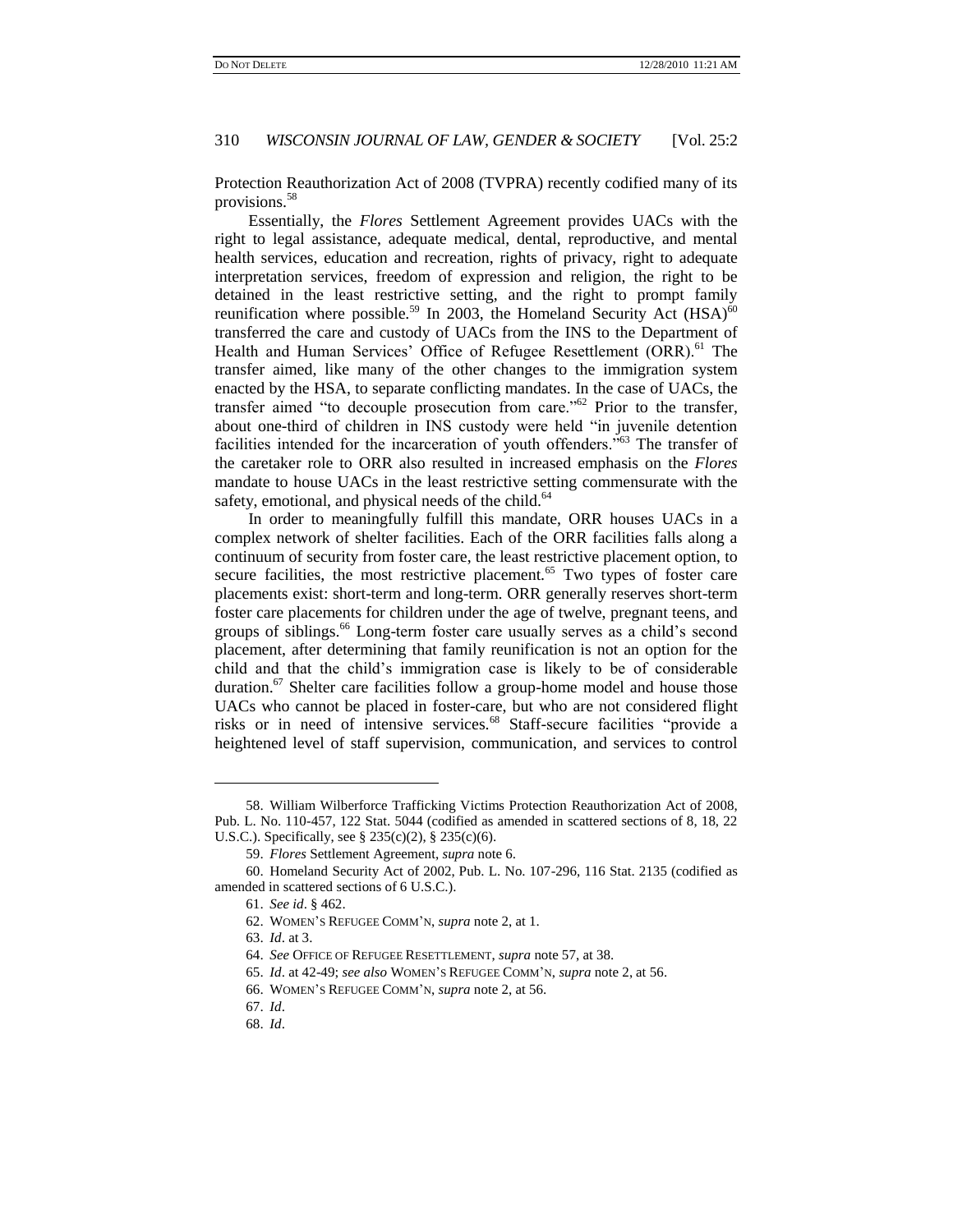problem behavior and prevent runaways."<sup>69</sup> Staff-secure facilities generally sport a secure perimeter that appears similar to correctional facilities, but do not typically include significant restraining devices inside the facility.<sup>70</sup> Finally, secure facilities, the most restrictive setting in the ORR continuum of care, $71$ "maintains a physically secure structure.... in addition to a heightened level of staff supervision, communication and services to control problem behavior and prevent escapes."72

Currently, the ORR Manual requires providers to "regularly assess" whether a transfer to a less restrictive facility is appropriate for any given UAC.<sup>73</sup> The TVPRA heightens this requirement for UACs initially placed in secure facilities, requiring that the appropriateness of such placements be reevaluated on a monthly basis.<sup>74</sup> ORR undertakes such "step-down" transfers under the auspices of a "best-interest of the child" rationale.<sup>75</sup> Notably, however, few jurisdictions contain the full continuum of facilities offered by ORR.<sup>76</sup> As a result, a step-down transfer (or, conceivably, a step-up transfer) may result in a transfer across jurisdictions, resulting in a disruption in the

l

OF REFUGEE RESETTLEMENT, *supra* note 57, at 45-46

72. OFFICE OF REFUGEE RESETTLEMENT, *supra* note 57, at 47.

The DUCS Manual considers secure placement to be appropriate for children (i) charged with or convicted of a crime or adjudicated as delinquent; (ii) who have committed or threatened acts of crime or violence while in DUCS custody; (iii) who have engaged in unacceptably disruptive acts; (iv) who are a flight risk; or (v) who need extra security for their own protection. *This placement criteria may be narrowed in the coming months as the TVPRA mandates that children should not be placed in secure facilities absent a determination that the child poses a danger to self or others or has been charged with a criminal offense*.

WOMEN'S REFUGEE COMM'N, *supra* note 2, at 57 (emphasis in the original). For the specific language of the criteria, see OFFICE OF REFUGEE RESETTLEMENT, *supra* note 57, at 47-48.

73. WOMEN'S REFUGEE COMM'N, *supra* note 2, at 57.

74. William Wilberforce Trafficking Victims Protection Reauthorization Act of 2008, Pub. L. No. 110-457, § 235(c)(2), 122 Stat. 5044 (codified as amended in scattered sections of 8, 18, 22 U.S.C.).

75. OFFICE OF REFUGEE RESETTLEMENT, *supra* note 57, at 136 ("An UAC will be transferred for child welfare reasons when it is determined that another care provider is better suited to care for the particular needs of a child.").

<sup>69.</sup> OFFICE OF REFUGEE RESETTLEMENT, *supra* note 57, at 45.

<sup>70.</sup> *Id*.

The DUCS Manual provides a list of criteria to consider in assessing the appropriateness of a staff-secure placement. These criteria include inappropriate sexual behavior, disruptive acts, such as destruction of property and non-specific threats to commit a violent act that do not involve a significant risk to harm another person. In practice, children with an offender history that is not serious, children who are flight risks and children who have displayed disruptive behavior in a shelter program are also considered for staff-secure placement. WOMEN'S REFUGEE COMM'N, *supra* note 2, at 57. For the specific list of criteria, see OFFICE

<sup>71.</sup> WOMEN'S REFUGEE COMM'N, *supra* note 2, at 57.

<sup>76.</sup> *See* WOMEN'S REFUGEE COMM'N, *supra* note 2, at 54-55.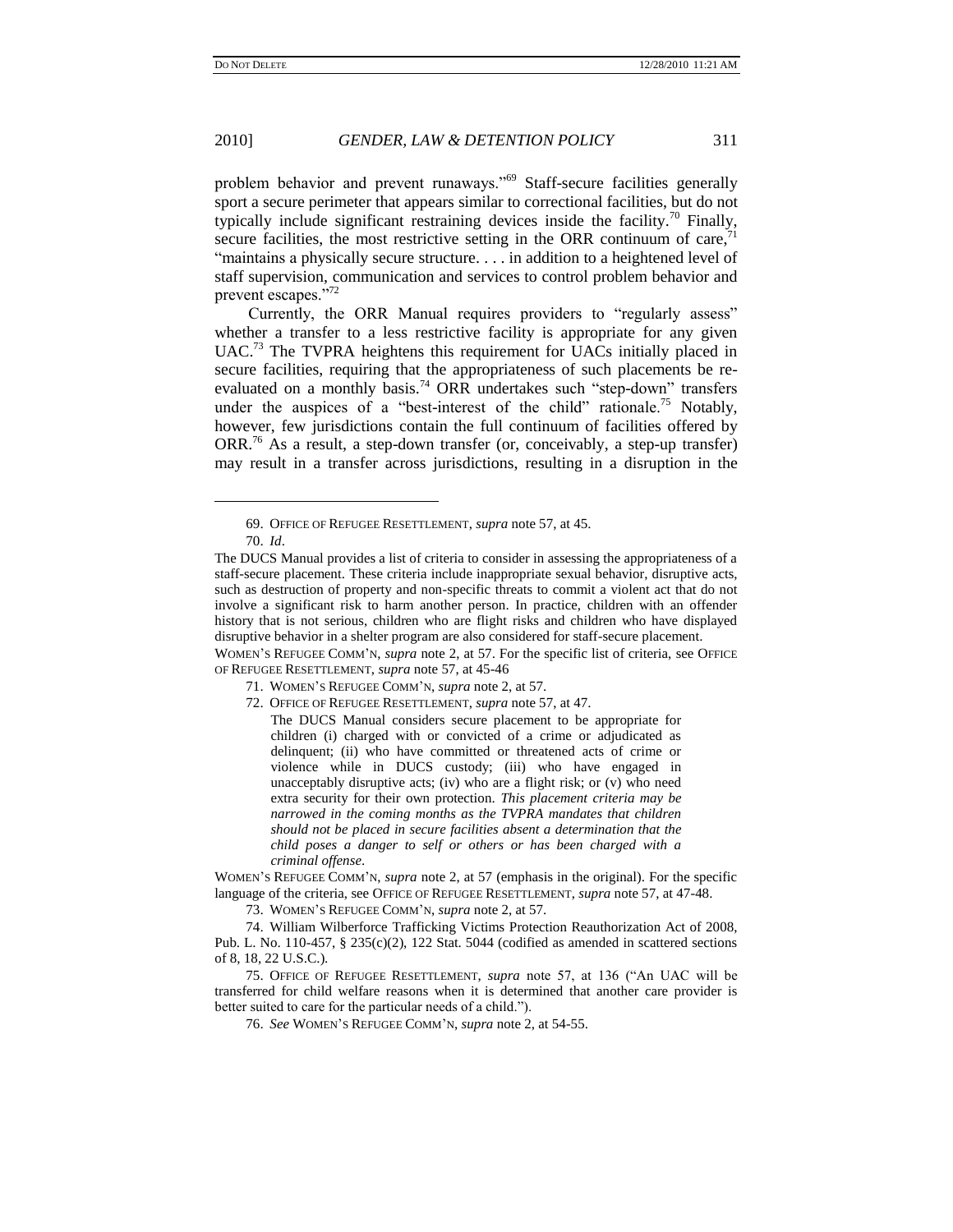provision of legal and other services.<sup>77</sup> Notably absent from the agency's analysis of the child's "best-interests" is a consideration of the effect of a transfer on the UAC's legal case: "The ORR will consider the UAC's age, gender, immigration status, criminal background, potential for family reunification, mental or physical conditions requiring special services, past behavior in an ORR program as well as review supporting documentation when making transfer decisions."<sup>78</sup>

The additional mandate to prioritize family reunification overlays the entirety of this complex system of ORR facilities and transfers. In accordance with the *Flores* Settlement Agreement, when it is determined:

that the detention of the minor is not required either to secure his or her timely appearance before . . . the immigration court, or to ensure the minor's safety or that of others the INS shall release a minor from its custody without unnecessary delay, in the following order of preference, to: a parent; a legal guardian; an adult relative . . .; an adult individual or entity designated by the parent or legal guardian as capable and willing to care for the minor's well-being . . .; a licensed program willing to accept legal custody; or an adult individual or entity seeking custody . . . when it appears that there is no other likely alternative to long term detention and family reunification does not appear to be a reasonable possibility.<sup>79</sup>

Around 60% of all children in ORR custody are released via the family reunification process.<sup>80</sup> Understandably, legal services providers generally do not assign children expected to be released or reunified an attorney while in custody.<sup>81</sup> Thus, as a direct result of the priority placed on family reunification by child welfare advocates, an estimated 70% of children "released from custody to a sponsor do not have an attorney and must appear before an immigration judge by themselves."<sup>82</sup>

The perception of a particular UAC as eligible for initial placement in a lesser restrictive setting, any subsequent step-up or step-down transfers, and the prioritization of family reunification undoubtedly affect a child's detention experience, and eventually, his or her legal case. Notably, discussion of the possible effects of each of these decisions on the child's legal case remains

<sup>77.</sup> Linda A. Piwowarczyk, *Our Responsibility to Unaccompanied and Separated Children in the United States: A Helping Hand*, 15 B.U. PUB. INT. L.J. 263, 274 (2006) (citing DEP'T OF HOMELAND SEC., OFFICE OF INSPECTOR GEN., A REVIEW OF DHS' RESPONSIBILITIES FOR JUVENILE ALIENS 27 (2005), http://www.dhs.gov/xoig/ assets/mgmtrpts/OIG\_05-45\_Sep05.pdf).

<sup>78.</sup> OFFICE OF REFUGEE RESETTLEMENT, *supra* note 57, at 136.

<sup>79.</sup> *Flores* Settlement Agreement, *supra* note 6, at 9-10 (internal quotations omitted).

<sup>80.</sup> WOMEN'S REFUGEE COMM'N, *supra* note 2, at 22.

<sup>81.</sup> *Id*. at 22-23.

<sup>82.</sup> *Id*. at 23.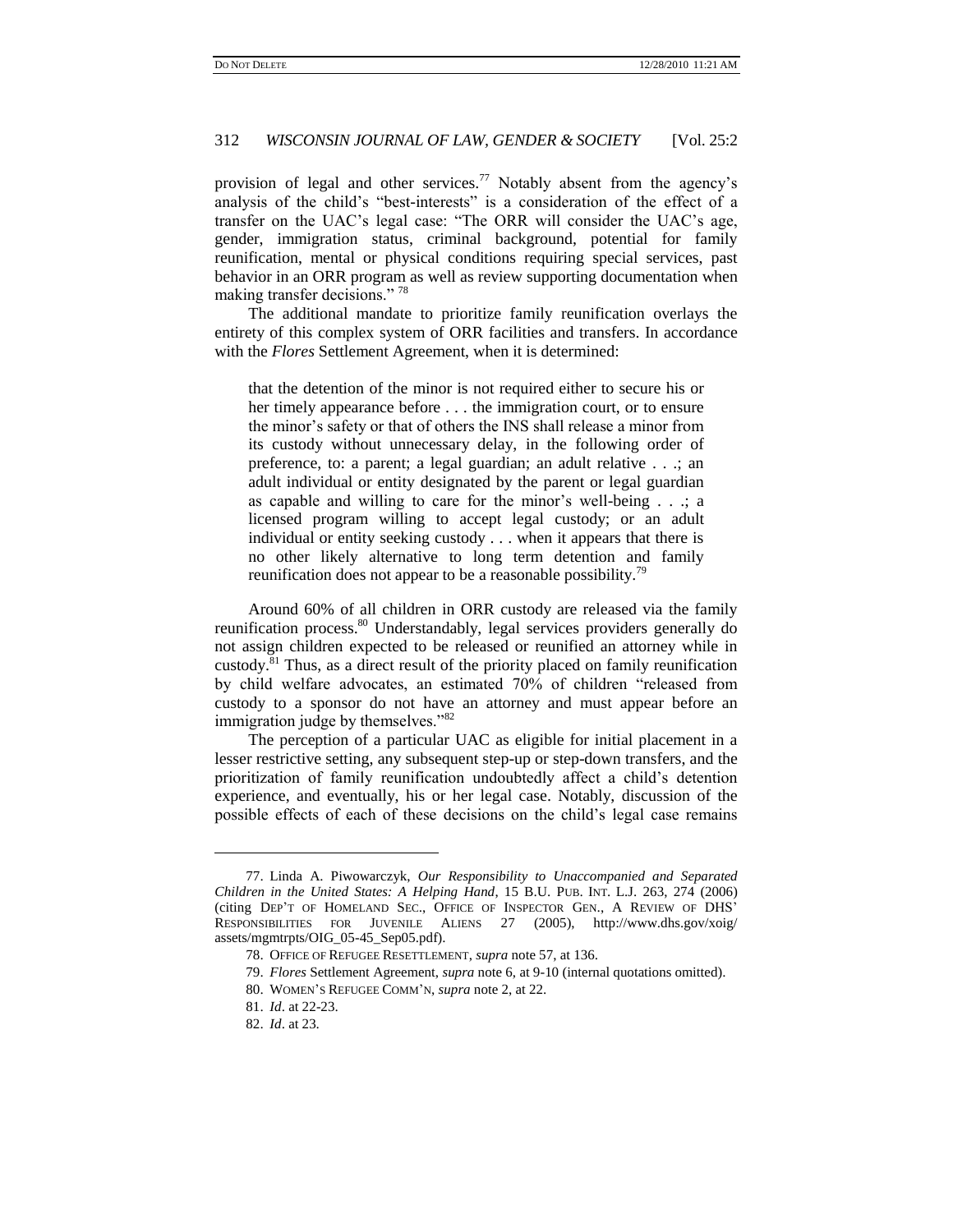absent from the criteria invariably used by ORR to make such determinations.<sup>83</sup> In addition, when ORR bases determinations on criteria such as "flight risk" or "disruptive behavior," the cultural constructs imposed upon each UAC by their ORR care providers $84$  will influence the outcomes, and in turn, influence the UAC's overall detention experience and access to legal services.

#### *C. Legal Carve-Outs for UACs: SIJS and UAC Asylum Claims*

In addition to pursuing a liberal inclusion model with regard to UAC detention policy, child welfare advocates sought to incorporate child welfare principles in immigration law. The first of two successes in this regard, Special Immigrant Juvenile Status (SIJS), provides undocumented children a path to legal permanent residency<sup>85</sup> if a state juvenile court has declared the child a dependent, or placed the child in the custody of a state agency or person, and has done so because: (1) "reunification with 1 or both of the immigrant's parents is not viable due to abuse, neglect, abandonment, or a similar basis found under State law," and (2) it is not in the child's best interests to return to his or her country of nationality.<sup>86</sup> SIJS is often considered a "significant first step toward a more child-centered approach to thinking about children in immigration law,  $\frac{87}{3}$  especially because it is "the only provision in immigration law that expressly incorporates a best interests of the child standard into its eligibility criteria."<sup>88</sup> By creating SIJS, child advocates sought to recognize UACs' agency by adding them to the existing system, rather than fundamentally altering the existing system. Such an approach reflects a liberal inclusion model.

When child welfare advocates approached the issue of creating childcentered asylum law, however, their tactics spoke to a structural bias critique model rather than one of liberal inclusion. Namely, believing immigration courts and immigration judges simply unable to adapt a system originally designed for the adjudication of adult claims, advocates pursued the creation of a wholly separate process in which to adjudicate UAC claims.<sup>89</sup> The TVPRA provides the United States Citizenship and Immigration Service (USCIS) with initial jurisdiction over UAC asylum claims, affording UACs a less adversarial setting for the adjudication of their cases.<sup>90</sup> If a UAC's claim is denied by

<sup>83.</sup> *See* OFFICE OF REFUGEE RESETTLEMENT, *supra* note 57, at 136

<sup>84.</sup> *See infra* Part III.

<sup>85.</sup> *See* 8 C.F.R. § 204.11(b) (2010).

<sup>86.</sup> 8 U.S.C.S § 1101(a)(27)(J)(i) (LexisNexis 2008 & Supp. 2010).

<sup>87.</sup> Thronson, *Kids Will Be Kids?*, *supra* note 5, at 1008.

<sup>88.</sup> *Id*. at 1004.

<sup>89.</sup> Young & McKenna, *supra* note 18, at 252-53 (describing the "improperly tailored") forms of immigration relief available to unaccompanied children").

<sup>90.</sup> William Wilberforce Trafficking Victims Protection Reauthorization Act of 2008, Pub. L. No. 110-457, § 235(d)(7)(C) 122 Stat. 5044 (codified as amended in scattered sections of 8, 18, 22 U.S.C.).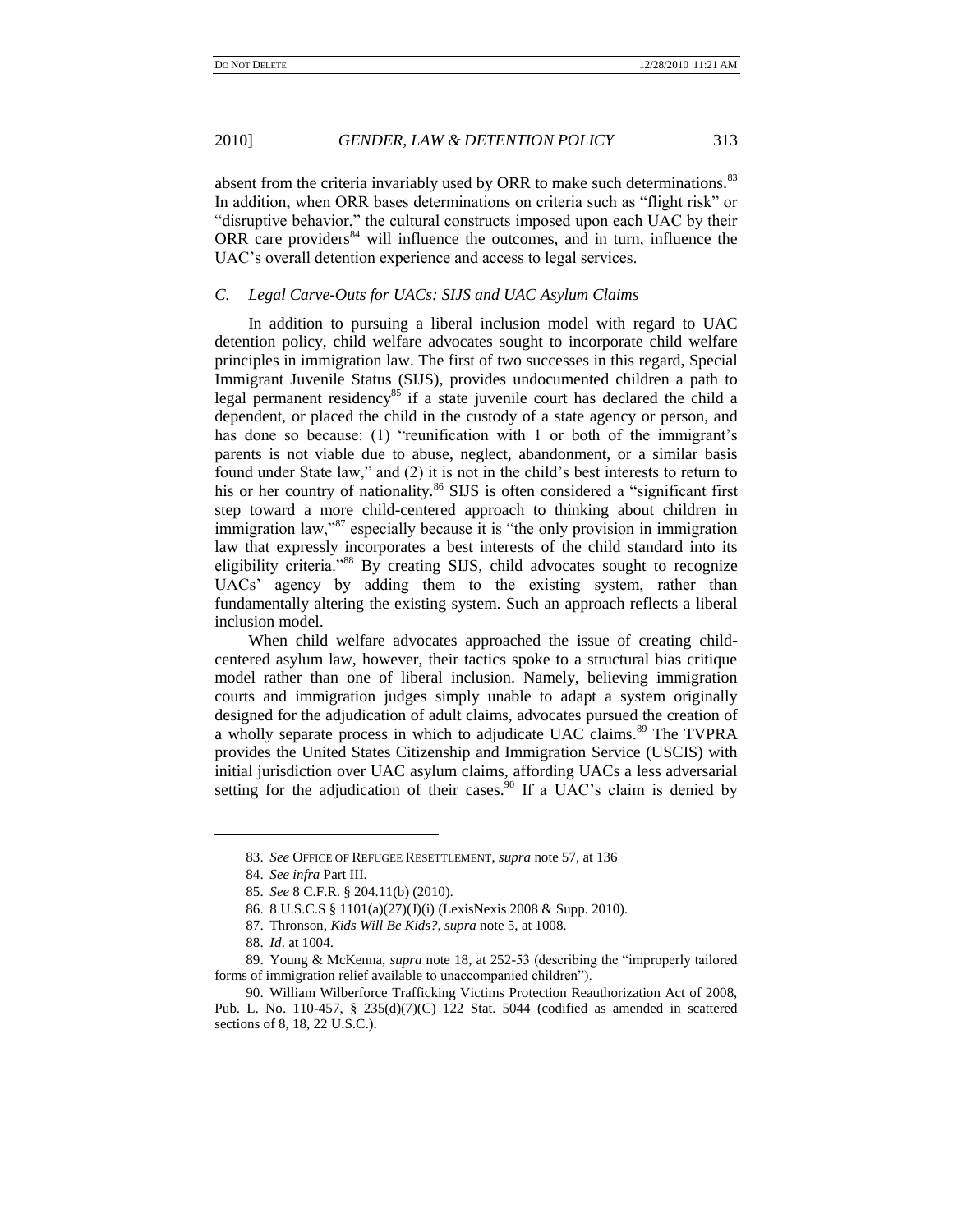USCIS, the TVPRA grants the UAC an additional opportunity to press his or her case before the immigration judge.<sup>91</sup>

The SIJS and UAC asylum provisions have been described as "progress... . toward acknowledging the unique challenges that arise when a child arrives in the United States without his or her traditional caregiver."<sup>92</sup> However, the wellknown principle that the "law on the books" and the "law in action" rarely coincide<sup>93</sup> equally applies to the substantive immigration law applicable to UACs. While formally, both SIJS and the procedural changes for UAC asylum claims made strides in recognizing UACs' agency and child-specific needs, social constructs of good and bad childhoods assigned to UACs by ORR caretakers, immigration judges, and policy-makers has undermined their implementation.<sup>94</sup>

## III. INSUFFICIENCY OF THE NEW UAC DETENTION AND LEGAL STANDARDS REVEALED: FORMAL EQUALITY UNDERMINED BY CULTURAL CONSTRUCTS DURING IMPLEMENTATION

Although child advocates succeeded in formally recognizing UACs as subjects of immigration law by providing UACs certain protections while in immigration custody, $95$  better protecting the child welfare interests of UACs $96$ by shifting primary care for UACs away from DHS and toward the Office of Refugee Resettlement,<sup>97</sup> and carving out UAC-specific forms of legal relief, their use of the liberal inclusion and structural bias models caused significant problems. Specifically, child advocates interjected child welfare principles into a detention system used foremost as a tool to combat the national security threat of undocumented immigration. As a result, implementation of detention policy and access to UAC-specific legal relief vary depending on the construct of childhood assigned to each UAC in accordance with their gender and related backgrounds.<sup>98</sup> Ultimately, the current models of liberal inclusion and structural bias critique used by child welfare advocates with regards to UACs are insufficient, and advocates should follow the lead of their feminist counterparts by accounting for and combating the cultural constructs undermining the implementation of child welfare reforms.

<sup>91.</sup> *Id*. § 235(d)(7).

<sup>92.</sup> Young & McKenna, *supra* note 18, at 260.

<sup>93.</sup> *See, e*.*g*., Peter H. Schuck, *Law and the Study of Migration*, *in* MIGRATION THEORY: TALKING ACROSS DISCIPLINES 187, 191 (Caroline B. Brettell & James F. Hollifield eds., 2000). This distinction between law-in-action and law-on-the-books is also prominently discussed in literature on Comparative Law.

<sup>94.</sup> *See infra* Part III.

<sup>95.</sup> *See supra*, Part II.B.

<sup>96.</sup> WOMEN'S REFUGEE COMM'N, *supra* note 2, at 1-3; *see also* OFFICE OF REFUGEE RESETTLEMENT, *supra* note 57, at 38.

<sup>97.</sup> *See* 6 U.S.C. § 279 (2006).

<sup>98.</sup> *See infra* Part III.A.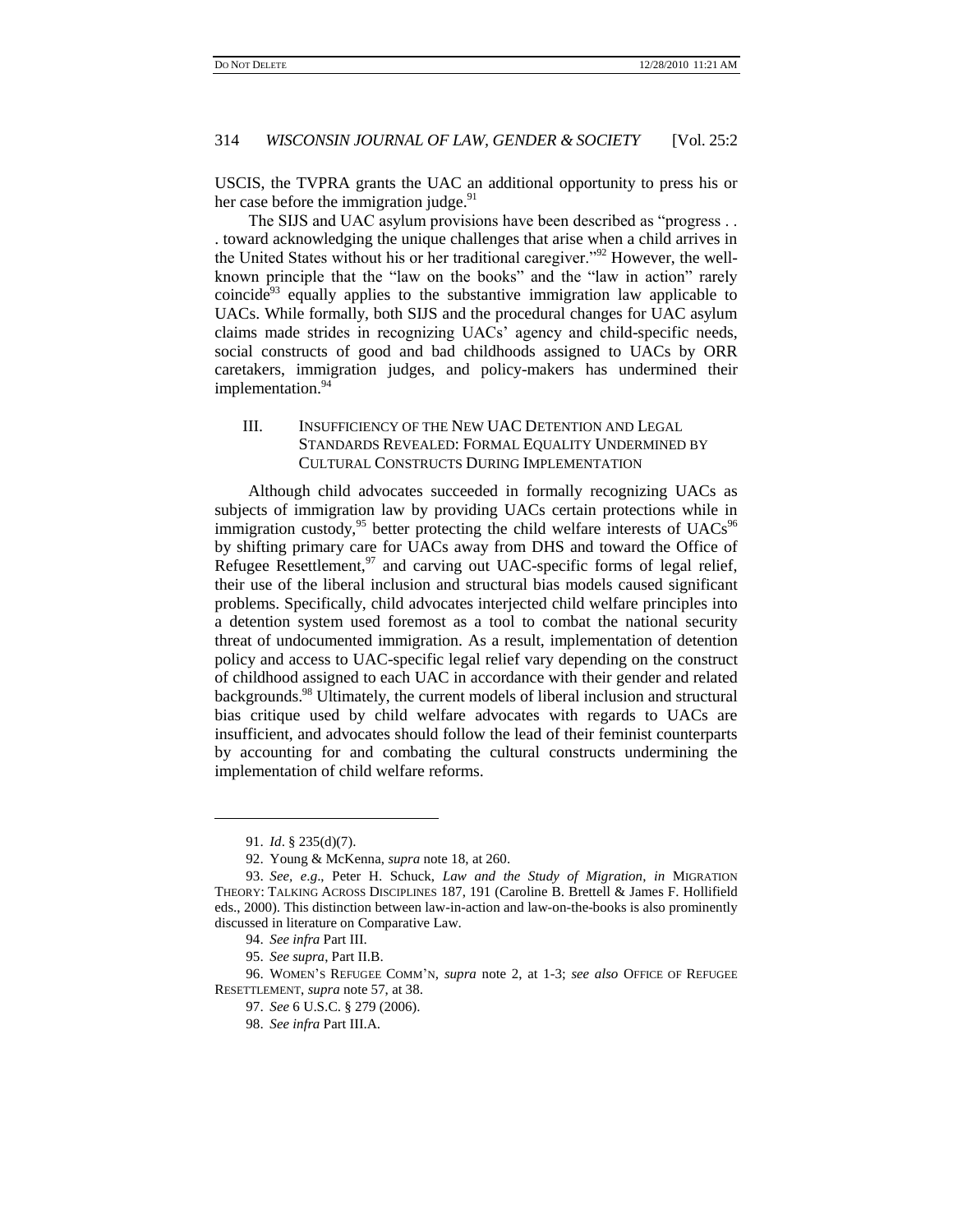## *A. The Creation of a Preferred Childhood Through Detention Policy: Child Welfare Principles Confront National Security Concerns*

The system created as a direct result of the liberal inclusion and structural bias models suffers from conflicting internal agendas. Namely, the conviction "that children must be treated with the utmost care and attention,"<sup>99</sup> as embodied in the *Flores* Settlement Agreement and the TVPRA, conflicts with the general view of undocumented adolescents "as potential juvenile offenders"<sup>100</sup> or as general "security risks to the United States."<sup>101</sup> As a result of this incongruence, $102$  some of the most important factors in the care, long-term permanency planning, and protection of UACs remain undervalued. Specifically, access to legal services is undervalued in comparison to family reunification; the detention facilities' step-up/step-down procedures sacrifices continuity of care; and ORR remains the only constant entity providing best interests determinations,<sup>103</sup> resulting in a conflict of interest to the detriment of UACs.

First, while the *Flores* Settlement Agreement made family reunification a mandated priority for immigration detention facilities, current implementation of that priority often comes at the sacrifice of a UAC's access to legal services. This tension is a direct result of the liberal inclusion model used by child advocates in lobbying for reform. Child advocates "have not appreciated the importance of securing long-term legal protections for residency status, preferring to concentrate on the pressing welfare issues at hand."<sup>104</sup>

Furthermore, the directive from the *Flores* Settlement Agreement to house UACs in the least restrictive setting while awaiting the conclusion of their immigration proceedings often interrupts the continuity of care UACs receive regarding psychological, medical, and legal services.<sup>105</sup> Because few, if any, jurisdictions contain the complete continuum of shelter facilities in close geographic proximity, a step-up or step-down decision may cause UACs to be transferred across the country.<sup>106</sup> ORR makes such decisions without consulting legal providers, which often causes significant disruption in the child's ability to work through past traumatic experiences in therapy due to interruption of

l

105. Piwowarczyk, *supra* note 77, at 274-76.

106. *Id*. at 274 (citing DEP'T OF HOMELAND SEC., OFFICE OF INSPECTOR GEN., A REVIEW OF DHS' RESPONSIBILITIES FOR JUVENILE ALIENS 27 (2005), http://www.dhs.gov/xoig/assets/mgmtrpts/OIG\_05-45\_Sep05.pdf).

<sup>99.</sup> Uehling, *supra* note 18, at 844.

<sup>100.</sup> *Id*. at 843.

<sup>101.</sup> *Id*. at 837.

<sup>102.</sup> Also described by one author as follows: "a janus-faced attitude to children in the international migration context: concern over particular vulnerability and need for protection combines with suspicion and hostility towards their unregulated, uncontrolled status – compassion for deprivation merges into suspicion of delinquency.‖ Bhabha, *supra* note 5, at 274.

<sup>103.</sup> *See infra* notes 105-12 and accompanying text.

<sup>104.</sup> Bhabha, *supra* note 5, at 267.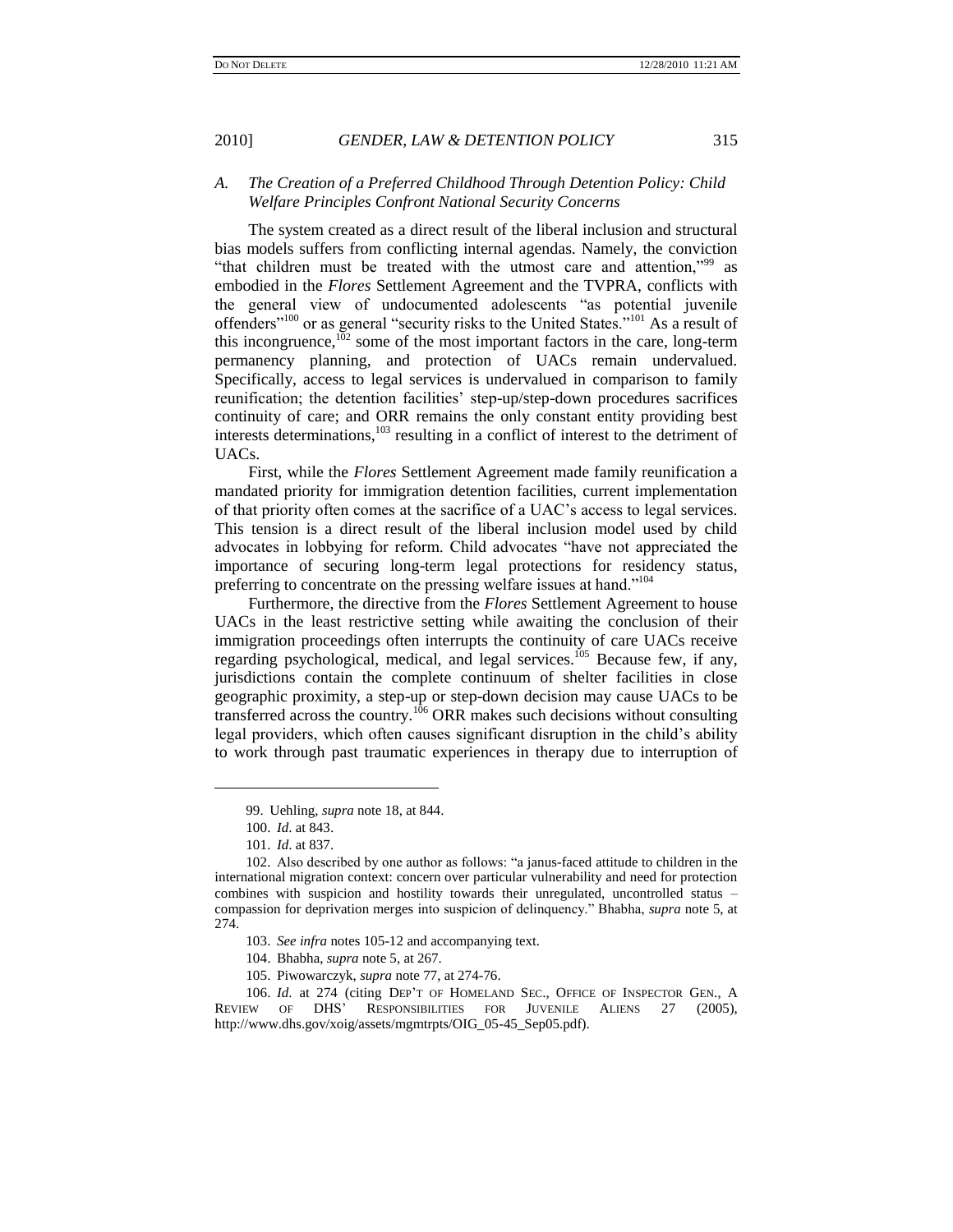care.<sup>107</sup> This poses a significant problem for male UACs, who are more likely to act out after trauma, and who are already viewed as a greater security threat than their female UAC counterparts because of potential increased gang affiliations.<sup>108</sup>

Finally, many child advocates call for the use of the "best interests of the child" standard in immigration law, $109$  however, for UACs, the only consistent source of such determinations have been the Division of Unaccompanied Minors Field Coordinators.<sup>110</sup> Field Coordinators are ostensibly charged with making "independent" best interests recommendations to ORR when issues of custody and placement are being decided.<sup>111</sup> While Field Coordinators are directly hired by outside agencies, such as Lutheran Immigrant and Refugee Services or the United States Conference of Catholic Bishops, Field Coordinators are ORR-funded contract positions.<sup>112</sup> The relative level of independence of such offices should be viewed with deep suspicion.

Ultimately, these three major problems, routine parts of the UAC detention experience, reveal the systemic failure of the liberal inclusion model. ORR's implementation of the *Flores* principles is "built upon a construction of American childhood which profoundly shapes the experiences of these young migrants."<sup>113</sup> In particular, ORR "protects some childhoods more than others."<sup>114</sup> While some argue that ORR prefers childhoods based on an ethnic

<sup>107.</sup> See id. at 276 ("The U.S. must create a continuum of care for juvenile aliens in order to ensure their well-being.").

<sup>108.</sup> *See* Monisha Bansal, *Chertoff: Street Gangs a Threat to National Security*, CNSNEWS.COM, July 7, 2008, http://www.cnsnews.com/news/article/22826 (identifying MS-13 and other Central American gangs as a national security threat); *see also* James C. Howell, *Youth Gangs: An Overview*, JUV. JUST. BULL. (U.S. Dep't of Justice, Office of Juvenile Justice and Delinquency Prevention), Aug. 1998, at 1 ("Male gang members outnumber females by a wide margin, and this span is greater in late adolescence than in early adolescence.").

<sup>109.</sup> *See, e*.*g*., Bridgette A. Carr, *Incorporating a "Best Interests of the Child" Approach into Immigration Law and Procedure*, 12 YALE HUM. RTS. DEV. L.J. 120 (2009) (arguing that the best interests approach be used to safeguard all children "directly affected" by immigration proceedings – even those affected only by their parents' removal proceedings); Christopher Nugent, *Whose Children Are These? Towards Ensuring the Best Interests and Empowerment of Unaccompanied Alien Children*, 15 B.U. PUB. INT. L.J. 219, 235 (2006) (arguing that a best interests approach for UACs requires "direct representation, advocacy efforts and a central role in shaping their future").

<sup>110.</sup> Notably, the Immigrant Children's Advocacy Project, based in Chicago, does strive to provide best interests recommendations for some children in certain circumstances. See Piwowarczyk, *supra* note 77, at 293-94 for a brief description of the project. See also the organization's website at http://www.immigrantchildadvocacy.org/index.shtml.

<sup>111.</sup> *See* LUTHERAN IMMIGRATION AND REFUGEE SERVICE, FREQUENTLY ASKED QUESTIONS ABOUT THE DIVISION OF UNACCOMPANIED CHILDREN'S SERVICES (DUCS) 3-4 (2006), http://www.aila.org/content/fileviewer.aspx?docid=19612&linkid=146817.

<sup>112.</sup> *Id*.

<sup>113.</sup> Hess & Shandy, *supra* note 19, at 768.

<sup>114.</sup> Uehling, *supra* note 18, at 837.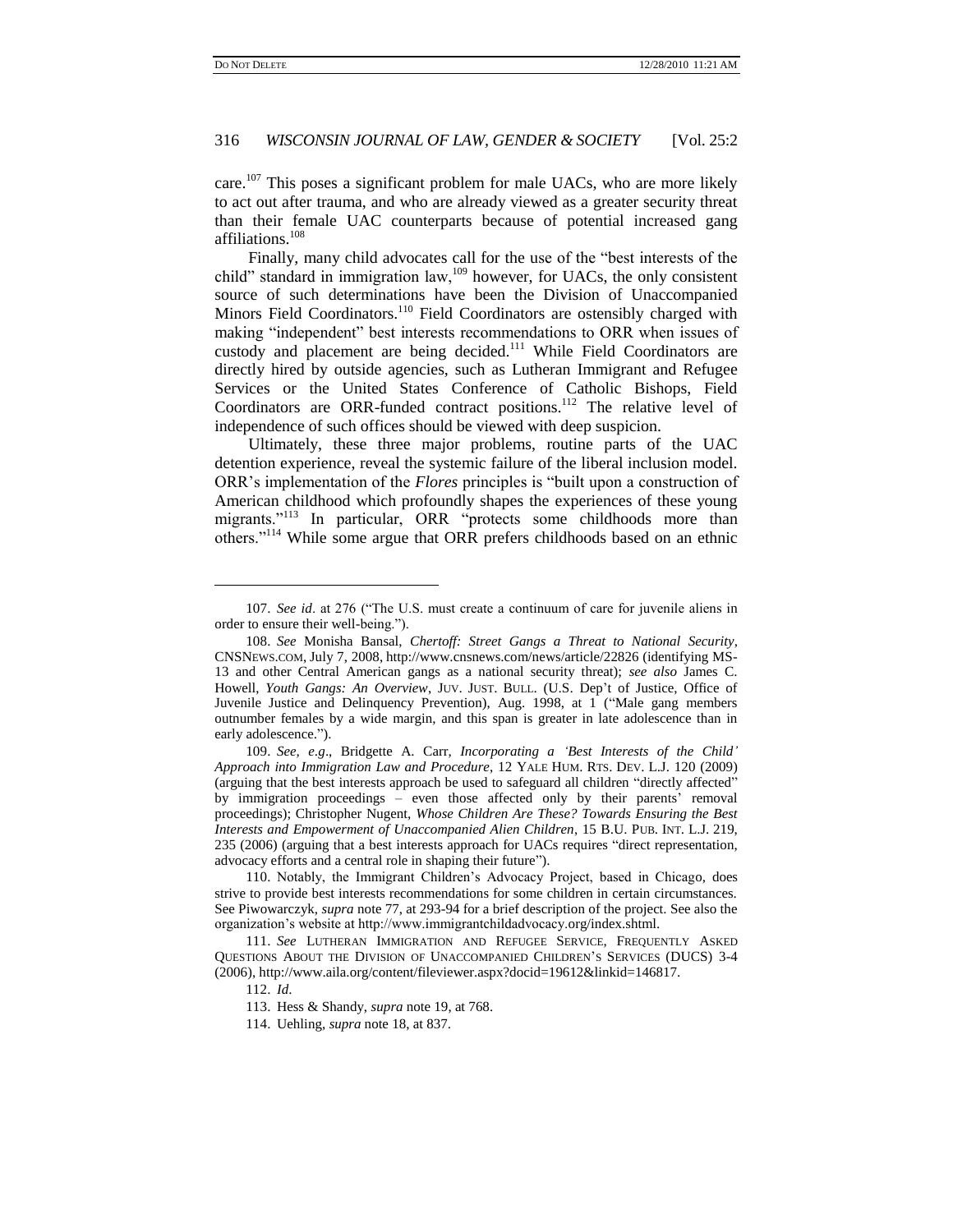hierarchy,<sup>115</sup> this article submits that the preference for certain socially constructed childhoods is more subtle and general than simple ethnic bias. Rather, the childhood that is perceived as most vulnerable to loss is the childhood more protected by implementation of detention policy<sup>116</sup>—namely, that perceived more as a victim and less as a security threat.

Female UACs are thought to be the most vulnerable to trafficking and other forms of abuse,<sup>117</sup> and, like female refugees in general, are depicted as more passive and less resourceful.<sup>118</sup> As a result, female UACs more readily fit the criteria required for placement in foster care settings rather than staff-secure or secure facilities.<sup>119</sup> Male UACs, on the other hand, are more often suspected of deviancy,<sup>120</sup> more likely to be perceived as delinquent or suspected of gang connections, and thus more likely to fulfill the criteria for bed spaces in staffsecure and secure facilities. $121$  Furthermore, one study of Honduran children removed from the United States found that "though girls represent one-third to one-fourth of the unaccompanied Honduran minors in U.S. Custody, proportionately fewer girls than boys appear to be subject to removal."<sup>122</sup> Essentially, UAC detention policy uses gender as shorthand for distinguishing ―the delinquent child whose agency and choice make him more accountable for his actions and more liable for control from the victimized child whose vulnerability and manipulation by others make him less responsible and more eligible for assistance,<sup>5123</sup> with male UACs assigned a construct endowed with more agency, and female UACs one with less.

l

117. *Gender Equality: Trafficking in Human Misery*, UNITED NATIONS POPULATION FUND, http://www.unfpa.org/gender/violence1.htm (last visited Nov. 21, 2010) ("Because of their subordinate position, women and girls are most vulnerable.").

118. *See* Loveness H. Schafer, *True Survivors: East African Refugee Women*, 49 AFRICA TODAY 29, 30 (2002).

119. OFFICE OF REFUGEE RESETTLEMENT, *supra* note 57, at 42-49 (listing foster care criteria as including low flight risk, long anticipated duration of immigration case, and lack of reunification options, and secure facility criteria as prior criminal history, disruptive or violent behavior, and flight risk).

120. Areti Georgopoulos, *Beyond the Reach of Juvenile Justice: The Crisis of Unaccompanied Immigrant Children Detained by the United States*, 23 LAW & INEQ. 117, 117-19 (2005) (describing detention conditions in which "many officials don't understand the difference between a juvenile offender and an unaccompanied child," which is "insensitive to their needs and in violation of their rights").

121. *See* Bansal, *supra* note 108; *see also* Howell, *supra* note 108.

122. CTR. FOR PUB. POLICY PRIORITIES, A CHILD ALONE AND WITHOUT PAPERS BACKGROUNDER: REPORT METHODOLOGY 6, http://www.cppp.org/repatriation/ Backgrounder5.pdf (last visited Nov. 21, 2010).

123. Susan J. Terrio, *New Barbarians at the Gates of Paris? Prosecuting Undocumented Minors in the Juvenile Court*—*The Problem of the "Petits Roumains"*, 81 ANTHROPOLOGICAL Q. 873, 876 (2008) (describing the attribution of particular constructs to undocumented minors by the government of France).

<sup>115.</sup> *See, e*.*g*., *id*. at 839.

<sup>116.</sup> As one author notes, "Today, our western commitment to child protection often incubates a similar sense of superiority which lays a claim to virtue in the vision of a proper childhood." Fass, *supra* note 20, at 939.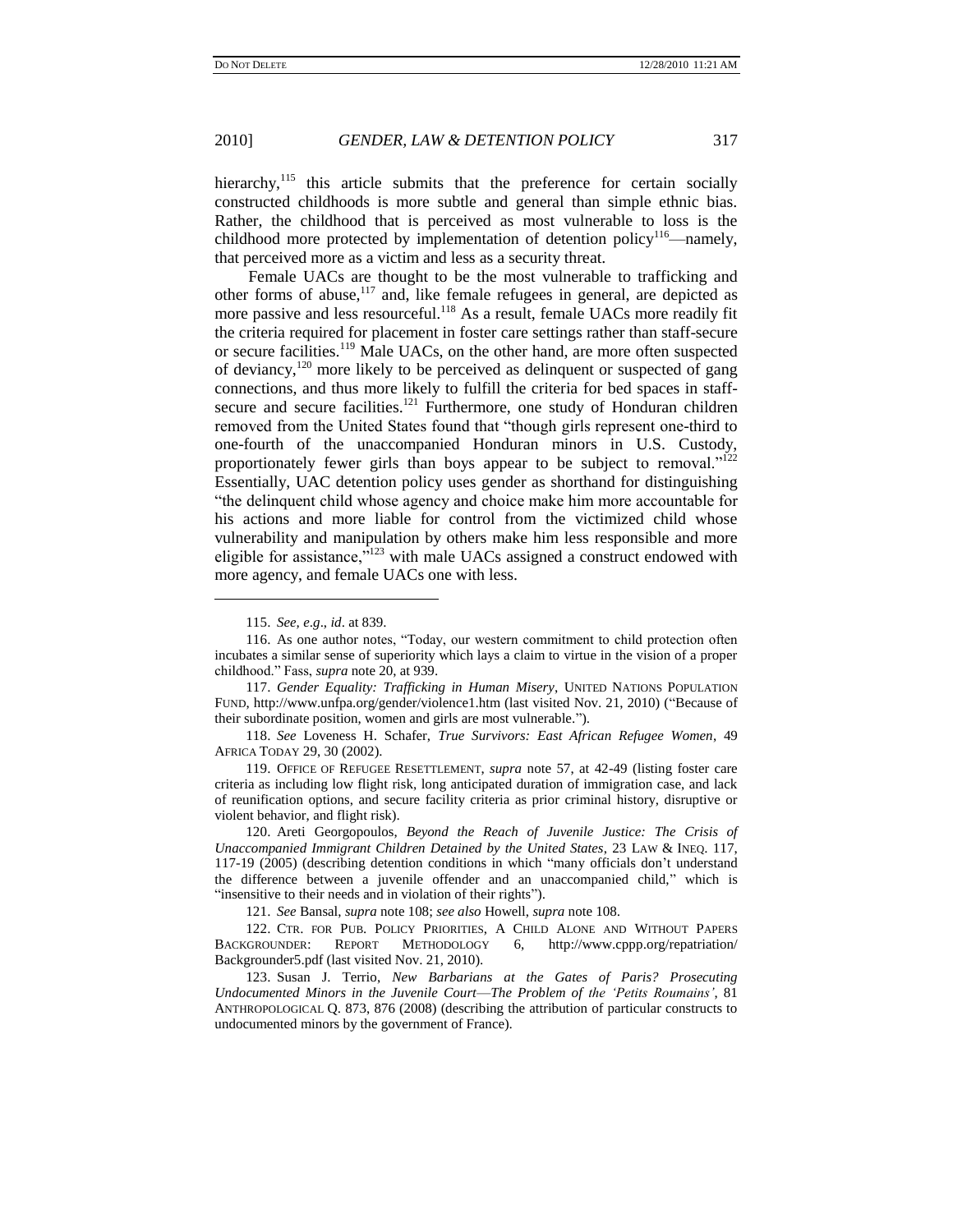l

#### 318 *WISCONSIN JOURNAL OF LAW, GENDER & SOCIETY* [Vol. 25:2

#### *B. The Protected Childhood and UAC Legal Standards: No Room for Gangs or Poverty*

The creation of different cultural constructs for male and female UACs, combined with the increased value given to the construct of childhood assigned to female UACs also affects the application of substantive law to UAC asylum claims. For example, the view of the UACs, and particularly male UACs, as pertaining to a childhood construct of deviance and menace, has rendered gangbased asylum claims effectively useless.<sup>124</sup> Furthermore, the constructs of childhood assigned to UACs through immigration law systematically undervalue the economic rights of children. There exists no basis in asylum law for a claim on the basis of deprivation of economic rights.<sup>125</sup> Furthermore, because most state dependency law precludes findings of dependency on the sole basis of economic neglect,<sup>126</sup> most UACs cannot pursue SIJS as a method for vindicating economic rights. Many families send children abroad in "search for childhoods free from material want and adult responsibilities"<sup>127</sup> in response to the "global flows of media, goods and people [that] have spread bourgeois images of a commercialized childhood."<sup>128</sup> Upon their arrival, however, United States immigration law refuses to recognize the "lost childhood"<sup>129</sup> from which they seek refuge as a legitimate form of suffering. The social constructs of

‗Negligent treatment or maltreatment' means an act or a failure to act, or the cumulative effects of a pattern of conduct, behavior, or inaction, that evidences a serious disregard of consequences of such magnitude as to constitute a clear and present danger to a child's health, welfare, or safety, including but not limited to conduct prohibited under RCW 9A.42.100. When considering whether a clear and present danger exists, evidence of a parent's substance abuse as a contributing factor to negligent treatment or maltreatment shall be given great weight. The fact that siblings share a bedroom is not, in and of itself, negligent treatment or maltreatment. Poverty, homelessness, or exposure to domestic violence as defined in RCW 26.50.010 that is perpetrated against someone other than the child does not constitute negligent treatment or maltreatment in and of itself.

<sup>124.</sup> *See* Susan M. Akram, *Are They Human Children or Just Border Rats?*, 15 B.U. PUB. INT. L.J. 187, 191 (2006) ("Government counsel take aggressive positions in children's cases, opposing the interpretation of the grounds of asylum to include special types of persecution affecting children, such as fleeing gang violence, domestic violence, or street violence.").

<sup>125.</sup> *See* M. Beth Morales Singh, Note, *To Rescue, Not Return: An International Human Rights Approach to Protecting Child Economic Migrants Seeking Refuge in the United States*, 41 COLUM. J.L. & SOC. PROBS. 511, 519-25 (2008).

<sup>126.</sup> *See id*. at 527 (explaining that under New York state law, a finding of neglect cannot be entered by a dependency court solely because the parents were not financially able to care for the child). For another example of state dependency law excluding economic grounds as a basis of neglect, see WASH. REV. CODE § 26.44.020 (2008 & Supp. 2009):

<sup>127.</sup> Horton, *supra* note 20, at 940-41.

<sup>128.</sup> *Id*. at 926.

<sup>129.</sup> For further discussion on the notion of a "lost childhood," see generally *Id*.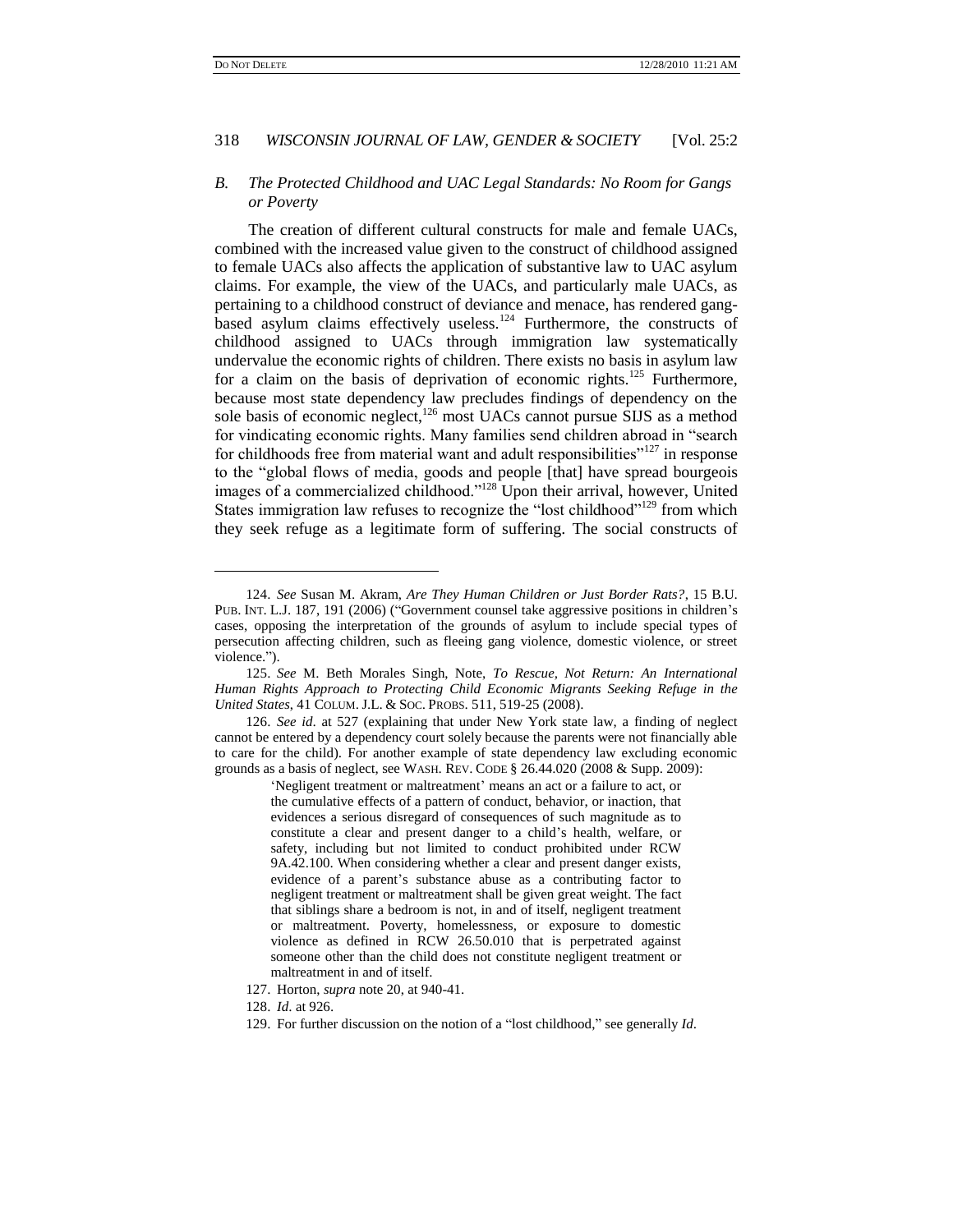l

## 2010] *GENDER, LAW & DETENTION POLICY* 319

foreign childhoods as belonging to victims or national security threats $130$ contain no space for the vindication of a UAC's economic rights or the reality of their childhood experience in the country of origin. Essentially, in the realm of immigration law, the liberal inclusion model, which interjected principles of child welfare as perceived through an American cultural lens, only continues to strip children of agency in immigration proceedings by assigning to male and female UACs foreign cultural constructs and failing to recognize the cultural and social reality of the UAC's life in their country of origin.

The creation of special detention procedures for UACs and the enactment of the SIJ statute and procedural changes to UAC asylum claims are strong strides in advancing the rights of this subset of children in immigration proceedings. Most child advocates, however, continue to call for two things: (1) that such considerations be expanded to all children, not just UACs, and (2) that further steps toward liberal inclusion be made via provision of legal representation and appointed child advocates.<sup>131</sup> While laudable, these calls to action do not go far enough because the evidence suggests that the system, created under the models of liberal inclusion and structural bias critique, $132$ imposes a construct of gender and childhood that affects a child's immigration detention experience and opportunity for legal relief.<sup>133</sup> Essentially, child immigrant advocates should learn from the experience of their feminist counterparts in the international law and gender asylum law arenas and engage in a "third world" critique of the system and then attempt to move beyond it toward a system that individualizes a UAC's experience and recognizes the full measure of a child's agency.

<sup>130.</sup> Uehling, *supra* note 18, at 837 (arguing that in the United States, "undocumented children are simultaneously perceived as the most vulnerable of the vulnerable, and as security risks to the United States" and that "this security has at least two dimensions: there is the risk adolescent children pose as potential offenders or 'terrorist' elements and there is the threat children are perceived to pose to communities' social service networks").

<sup>131.</sup> *See, e.g., Thronson, Kids Will Be Kids?, supra note 5, at 1014-15 ("Decisions* about children's best interests should be located with independent decision makers who have expertise in child welfare. . . . Certainly children in particularly vulnerable situations need, indeed demand, our urgent attention. But changes affecting only relatively small populations of children are not sufficient."); *see also* Bhabha, *supra* note 5, at 274 ("Children need to become a central focus of migration policy, not an afterthought, and active participants in contestation over rights not invisible dependent variables, if the promise of the ambitious normative regime is to be concretized in practice."); Carr, *supra* note 109, at 159 (arguing that the best interests of the child determination is only currently available to UACs, and calling for this approach to be used with regard to "all children directly affected by immigration proceedings"); Young & McKenna, *supra* note 18, at 256-59 (recommending government appointed counsel, the appointment of child welfare experts, elimination of all appearances by children before the Immigration Court, and regulations which implement juvenile dockets in every immigration court).

<sup>132.</sup> See supra Part I.A for a discussion of these models.

<sup>133.</sup> *See supra* notes 113-23 and accompanying text.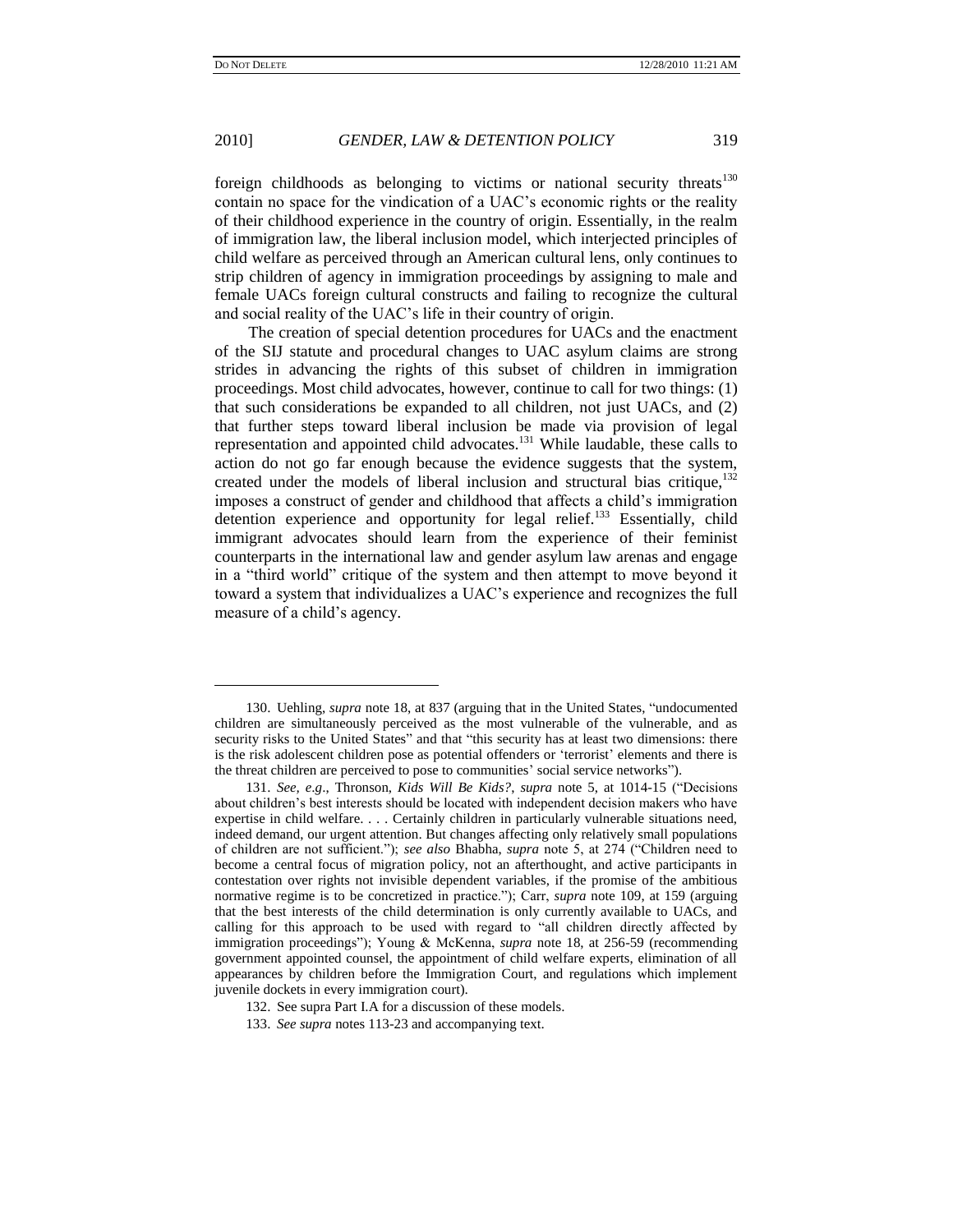$\overline{\phantom{a}}$ 

#### 320 *WISCONSIN JOURNAL OF LAW, GENDER & SOCIETY* [Vol. 25:2

## IV. USING THE UAC EXPERIENCE TO REEVALUATE ATTEMPTS TO RECOGNIZE CHILDREN AS INDIVIDUAL RIGHTS BEARERS IN IMMIGRATION LAW

The models of liberal inclusion and structural bias critique produced significant UAC-specific reforms in immigration law and detention policy. Unfortunately, child advocates' failure to engage in the "third world" critique undertaken by their counterparts in international legal feminism and gender and asylum law allows discriminatory implementation of these reforms to go unchecked.<sup>134</sup> In this setting, a "third world" critique<sup>135</sup> calls for methodological dialogue and critique of the social constructs of childhood assigned to UACs on the basis of gender, country of origin, and other factors. Such efforts will undoubtedly yield a myriad of proposed methods for individualizing UACs' immigration law and detention experience, however, this article aims to begin the discussion by suggesting two specific starting points and calling on advocates to investigate a third. With regard to detention policy, advocates should update the *Flores* Settlement Agreement principles to limit ORR discretion by interjecting best interests determinations, based on a specifically defined standard, at crucial points. With regard to immigration law, policymakers should combat the social construct of children as national security threats or deviants through a reexamination of certain gang-based asylum claims. Finally, advocates and policymakers should begin investigating new ways to address the violations of UACs' economic rights, which shape the reality of their childhoods but are not considered under the current constructs assigned to them.

#### *A. Equal Treatment in Detention Policy: Towards a Best Interests Standard that Individualizes a UAC"s Experience*

In crafting the *Flores* Settlement Agreement, child welfare advocates improved the standard of care for UACs in immigration custody.<sup>136</sup> However, the social constructs assigned to UACs during their detention, on the basis of gender, country of origin, and other factors, cause the *Flores* principles to be better implemented for some UACs than for others. In order to combat this disparity, the *Flores* principles should be updated by interjecting best interests considerations at crucial points;<sup>137</sup> namely, to temper the duty to reunify, to

<sup>134.</sup> For the argument that implementation of these reforms reflects a gender bias, see *supra* Part III.A.

<sup>135.</sup> For a discussion of the third world critique undertaken by international legal feminism and gender and asylum law, see Engle, *supra* note 33, at 49.

<sup>136.</sup> *See* WOMEN'S REFUGEE COMM'N, *supra* note 2, at 1-3.

<sup>137.</sup> At this juncture, I note that child welfare advocates frequently call for the best interests of the child to be taken into consideration in UAC immigration cases. However, the call is usually for the best interests standard to be further incorporated into substantive immigration law. See, e.g., Jacqueline Bhabha, "Not a Sack of Potatoes": Moving and *Removing Children Across Borders*, 15 B.U. PUB. INT. L.J. 197, 208 (2006) ("Additionally, the absence of a 'best interest' standard as a primary consideration governing the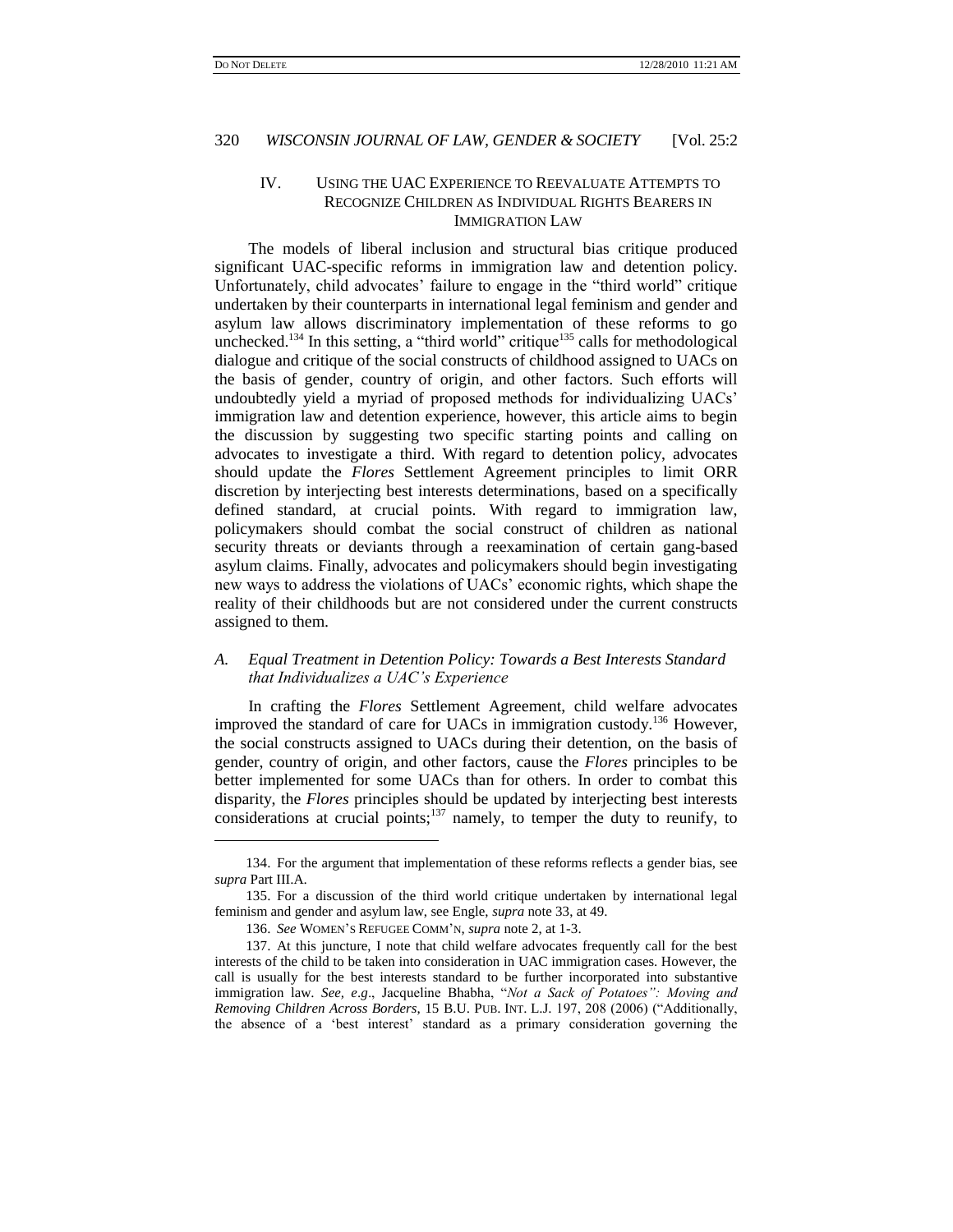temper staff reactions to incidents that may cause a step-up or step-down transfer, and to help provide UACs with meaningful access to medical, mental health, and legal services during the entirety of their case. In order for such best interests considerations to be useful, a defined standard for "best interests" must be adopted, and permanency planning should take a more important role in UAC care.

Best interests determinations should be interjected into the detention process when ORR discretion is at its peak, allowing for the social constructs to affect decision-making. For instance, family reunification is based on a variety of subjective factors.<sup>138</sup> However, the best interests of the UAC are notably absent from that list. The Field Coordinators<sup>139</sup> exist to provide some measure of best interests analysis, however, ORR funds their positions and their reports are only considered "recommendations," and are not binding.<sup>140</sup> Notably, placement decisions affect "the child's emotional and social adjustment, identity, and career plans."<sup>141</sup> As such, ORR decisions regarding family reunification and transfers affect more than the UAC's temporary detention experience.

The key to making this strategy a meaningful tool for combating the social constructs causing disparities in UAC treatment is to give content to the best interests standard. Historically, the "broad nature of the term 'best interests of the child,' has allowed it to be used in a standardless, highly discretionary manner."<sup>142</sup> A widely recognized work aiming to give shape to the standard

138. See OFFICE OF REFUGEE RESETTLEMENT, *supra* note 57, at 143 ("The ORR releases an unaccompanied alien child (UAC) to a sponsor without unnecessary delay when the ORR determines that the detention of an UAC is not required either to secure the UAC's timely appearance before the DHS or the immigration courts, or to ensure the UAC's safety or the safety of others.").

139. *See supra* note 111 and accompanying text.

140. *Id*.

l

141. RESSLER ET AL., *supra* note 17, at 187.

142. *Id.* at 229. One commentator argues that the "ambiguity and ambivalence that have come to surround" the best interests standard has been codified in  $\S 402$  of the Uniform Marriage and Divorce Act. JOSEPH GOLDSTEIN, ALBERT J. SOLNIT, SONJA GOLDSTEIN & ANNA FREUD, THE BEST INTERESTS OF THE CHILD: THE LEAST DETRIMENTAL ALTERNATIVE 256 n.6 (1996). Section 402 reads:

> The court shall determine custody in accordance with the best interests of the child. The court shall consider all relevant factors including: (1)

unaccompanied or separated alien child's immigration proceedings contradicts recognized international standards for child asylum seekers."). For a variety of reasons, I contest the idea that immigration judges and USCIS officers are appropriate adjudicators of a child's best interests. It was, in part, a desire to keep such substantive determinations with the courts with the most experience in that realm that led the creators of the SIJ statute to require state juvenile courts to make best interests findings. *See* Theo S. Liebmann, *Keeping Promises to Immigrant Youth*, 29 PACE L. REV. 511, 513 (2009) (describing special immigrant juvenile findings required of juvenile family courts as "matters within the traditional purview of family courts"). As a result, I argue here that best interests determinations should be kept in the realm of detention decisions, where social workers, often with advanced degrees in social work, serve as the UAC's caseworkers.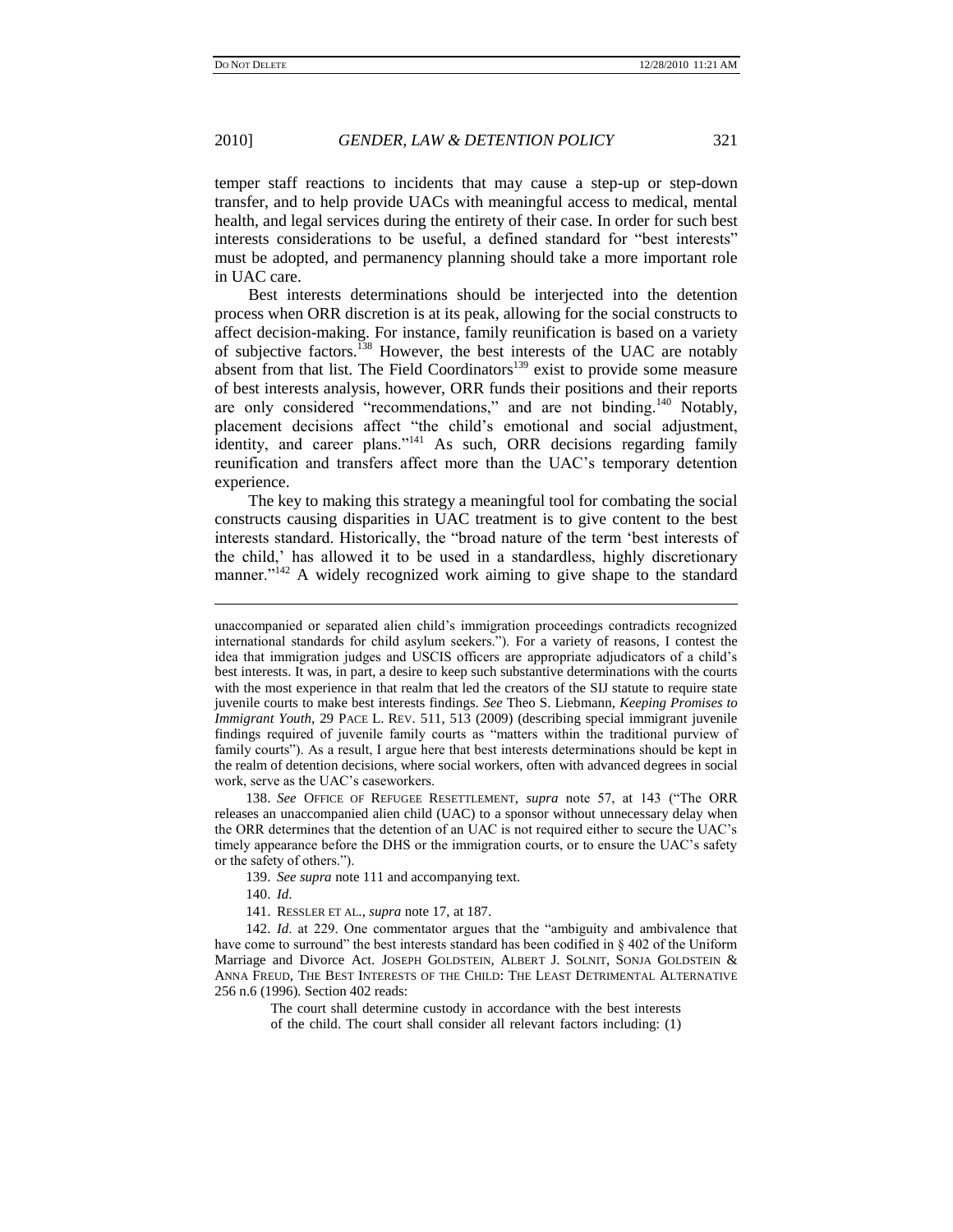argues that any best interests analysis should: "safeguard the child's need for continuity of relationships," $143$  "reflect the child's sense of time," $144$  and "provide the least detrimental available alternative for safeguarding the child's growth and development."<sup>145</sup> A complete investigation of the meaning of "best interests of the child" is beyond the scope of this article, and is likely better reserved for experts in a different field of academia. However, following the model of Joseph Goldstien et al., when making reunification and transfer decisions, ORR should prioritize stability of relationships by stressing continuity because "children need stability of relationships for their healthy growth and development."<sup>146</sup> When continuity is not possible, ORR should, at the very least, "act 'quickly' (in child time) to maximize each child's opportunity either to restore stability to an existing relationship or to facilitate the establishment of new relationships." $147$  Finally, if all else fails, ORR should simply provide "that *specific placement* and *procedure for placement* which maximizes [the UAC's] opportunity for being wanted and for maintaining, on a continuous, unconditional, and permanent basis, a relationship with at least one adult."<sup>148</sup> If required to undertake such considerations, and further, to document the analysis in a transparent, accountable way, ORR discretion at these crucial points could be minimized, and the social constructs currently undermining implementation of UAC detention policy could be neutralized.

Additionally, once placement decisions have been made, the competing roles of DHS and ORR—namely, combating national security threats and caring for vulnerable and traumatized youth—must be further separated so as to provide UACs the utmost protection. This is especially true in a post-9/11 world,<sup>149</sup> because as "enforcement and immigration control concerns increasingly dominate the policy agenda, [ ] there is growing cause for concern."<sup>150</sup> Essentially, ORR-contracted care providers should operate under a

> the wishes of the child's parent or parents as to his custody; (2) the wishes of the child as to his custodian; (3) the interaction and interrelationship of the child with his parent or parents, his siblings, and any other person who may significantly affect the child's best interests; (4) the child's adjustment to his home, school, and community; and (5) mental and physical health of all individuals involved.

Unif. Marriage & Divorce Act § 402, 9A U.L.A. 282 (1998), *as reprinted in id*. at 256 n.6.

- 143. GOLDSTEIN ET AL., *supra* note 142, at 19-40.
- 144. *Id*. at 41-45.
- 145. *Id*. at 50-61.
- 146. *Id*. at 20.

l

- 147. *Id*. at 42.
- 148. *Id*. at 50.

149. *See* Uehling, *supra* note 18, at 846 (noting the effect of 9/11 on "our humanitarianism" in the realm of immigration).

150. Bhabha, *supra* note 19, at 282 (warning that the national security agenda subjects unaccompanied minors "to harsh immigration control measures, such as threats of removal, indefinite detention, or legal proceedings without access to professional representation, [which leaves] their ability to articulate their views or bring best interest considerations to the attention of decision makers . . . compromised"). Bhabha describes a situation in which,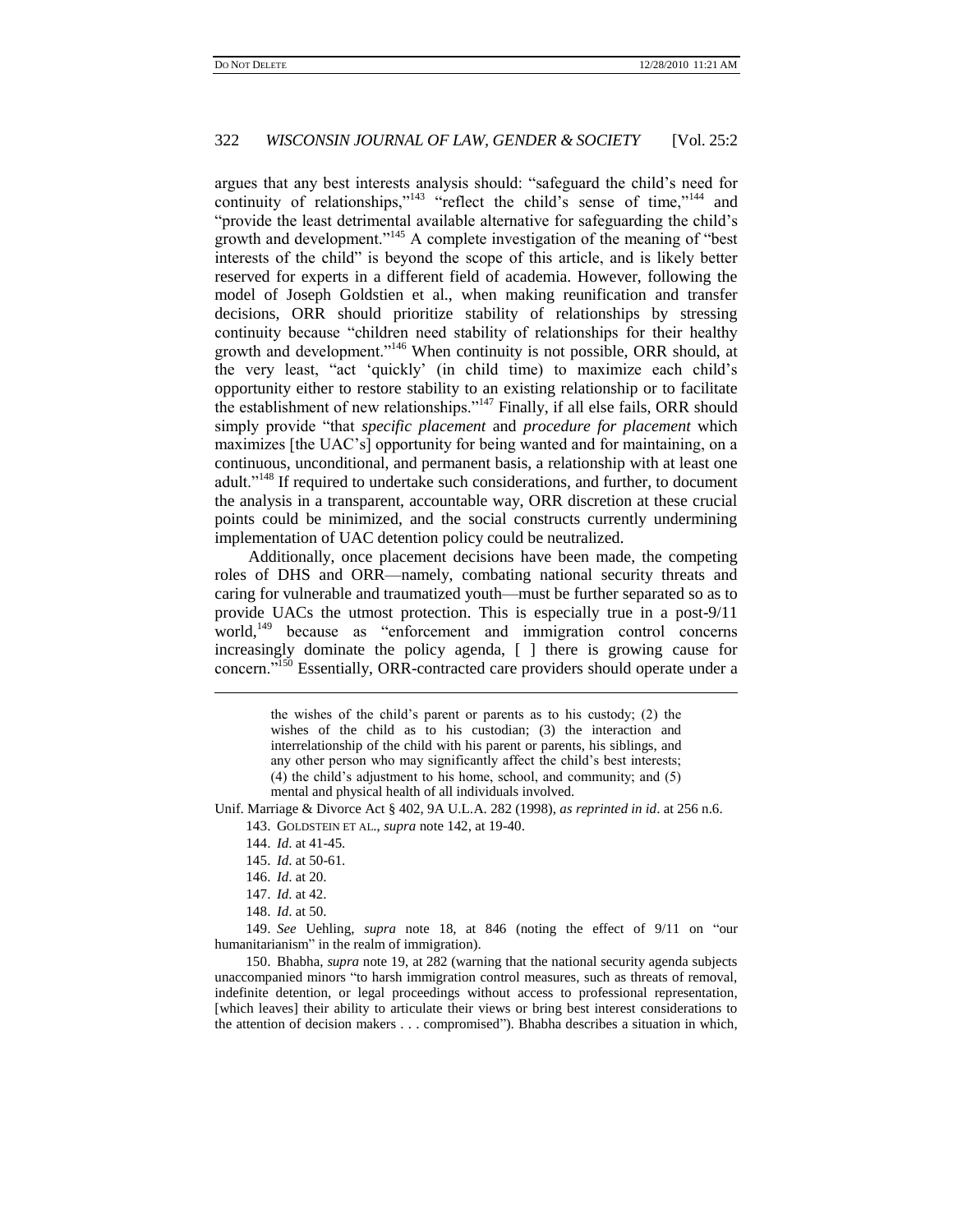―generous and inclusive policy that prioritizes protection over penalty and inclusion over exclusion."<sup>151</sup> Specifically, staff at each ORR-contracted care facility should receive child welfare training, cultural sensitivity training, and should be required to attend seminars akin to continuing education classes that discuss the types of situations that cause UACs to migrate and the effect it can have on their behavior, speech, and outlook. Study of the reality that UACs experience as "childhood" provides a significant, simple mechanism for combating the social constructs of childhood that ORR staff and contracted care staff assign to UACs based on gender, country of origin, and related factors.

#### *B. Realizing the Full Potential of UAC-Specific Legal Relief: Towards Application of Substantive Law That Protects All Forms of Childhood*

The constructs of childhood assigned to UACs on the basis of gender, country of origin, and related factors undermine the even application of immigration law, even UAC-specific legal relief, to UACs. Namely, two problematic features of UAC-specific legal relief have been identified: the disregard of asylum claims based on gang persecution, and the perpetual undervaluing of economic rights.<sup>152</sup> The construction of children, especially male UACs, as threatening and deviant renders gang-based asylum claims essentially useless. This result ignores the reality of childhood for most of the UACs in custody, who hail from Central America where the gang problem is endemic.<sup>153</sup> To combat this social construct of childhood, the social visibility test for determining a particular social group should be reevaluated with regard to certain gang-based asylum claims.<sup>154</sup> As to the undervaluing of a UACs' economic rights, recognizing that asylum law cannot address every calamity, but is rather designed as a remedy for particular types of persecution,<sup>155</sup> this article does not argue that asylum law should vindicate economic rights through the definition of a social group.<sup>156</sup> Instead, this article calls for child

l

152. *See supra* notes 124-26 and accompanying text.

153. *See generally* USAID, CENTRAL AMERICA AND MEXICO GANG ASSESSMENT  $(2006)$ ,

http://www.usaid.gov/locations/latin\_america\_caribbean/democracy/gangs\_assessment.pdf.

154. *See infra* notes 157-64 and accompanying text.

155. For an extended discussion of this viewpoint, see Matthew E. Price, *Persecution Complex: Justifying Asylum Law"s Preference for Persecuted People*, 47 HARV. INT'L L.J. 413 (2006).

156. *See infra* notes 165-66 and accompanying text. For the opposite view see generally Singh, *supra* note 125, at 517 (calling for an amendment to "the United States" statutory definition of refugee to specifically conceptualize violations of children's economic rights as persecution on the basis of membership in a particular social group").

as a direct result of the view of unaccompanied minors as a national security threat, "[a]t worst children are removed without any legal redress; or they abandon their claims and seek to be returned home irrespective of the consequences because they cannot see an alternative; alternatively they remain in the host country in a state of legal and emotional limbo." Id.

<sup>151.</sup> Bhabha, *supra* note 137, at 217.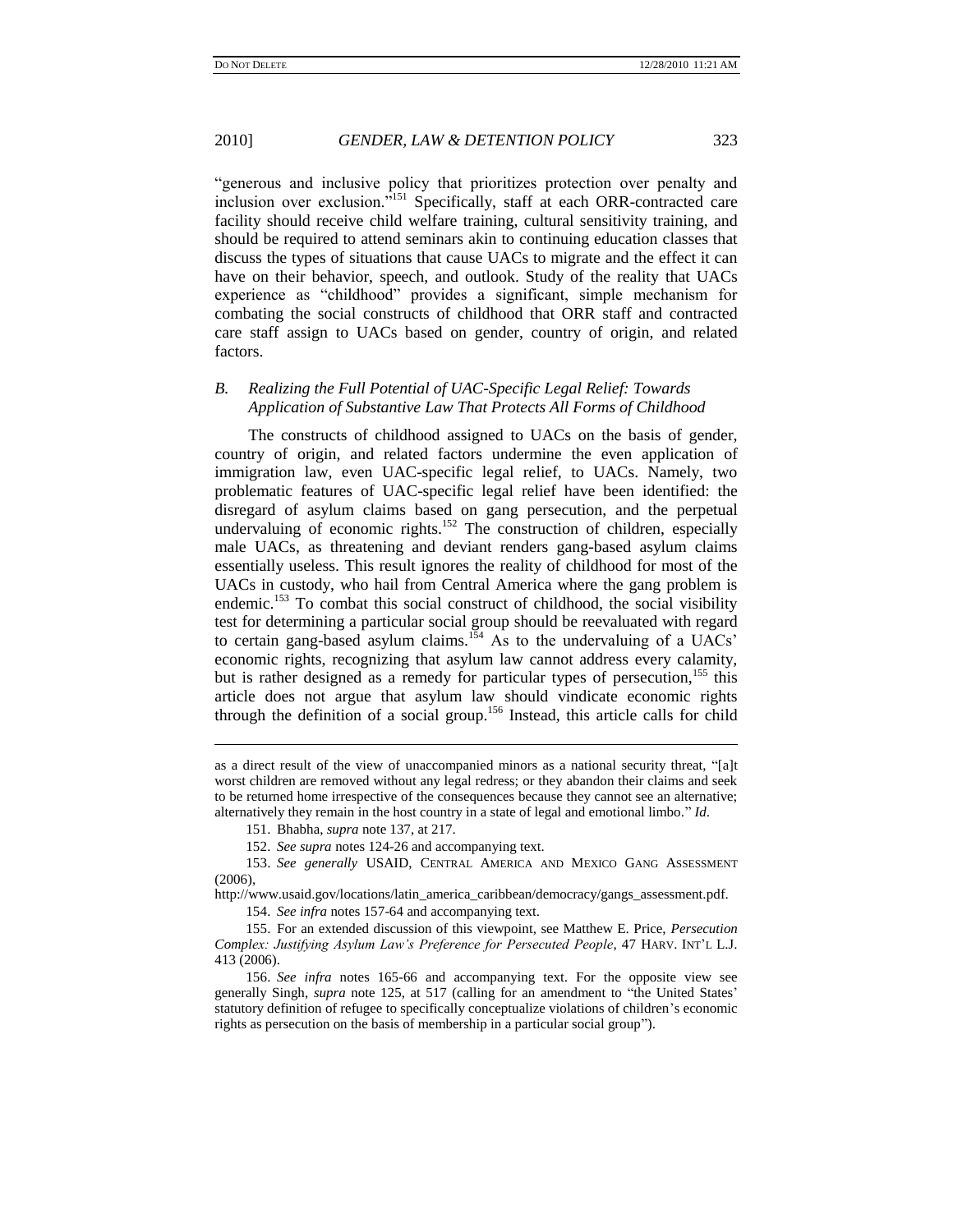advocates and policy makers in Congress to investigate the reality of economic hardship that consumes many UACs' childhood experiences and design a program to address it.

To qualify for asylum, an applicant must have suffered persecution on the basis of race, religion, nationality, membership in a particular social group, or political opinion.<sup>157</sup> Circuit courts repeatedly find against gang-related asylum claims because the proposed particular social group lacks social visibility.<sup>158</sup> Such decisions generally argue that society cannot discern outward characteristics of a person reflecting membership in, for example, the particular social group "former gang members" or "young boys who resist gang recruitment.<sup>5159</sup> Unfortunately, this analysis addresses social visibility from the viewpoint of a member of U.S. society, who, indeed, may or may not know which youth are former members and which are current members. In the rural communities of many Central American countries, however, such information is widely known and the same "social visibility" rational just simply does not apply.<sup>160</sup> The underlying incongruence directly results from the misconstrued constructs of childhood imposed on foreign UAC asylum applicants, which assumes that a UAC's childhood either mirrors that of the average childhood in the United States, or involves a childhood of either victimization or of deviance. Gang-based asylum claims are held up against the average U.S. childhood construct and when they do not align, the analysis tips in favor of assigning a construct of deviance rather than a construct of victimization.

One recent Seventh Circuit case seems to eschew this framework and instead recognizes "former gang membership" as a social group despite arguments regarding lack of social visibility.<sup>161</sup> Specifically, Judge Richard Posner held that a "gang is a group, and being a former member of a group is a characteristic impossible to change, except perhaps by rejoining the group.<sup> $162$ </sup> Thus, Posner's opinion held that membership in the group "former gang members" met the definition of social group set out in case law.<sup>163</sup> Importantly, this decision recognizes the reality of the Central American situation.<sup>164</sup> Indeed,

 $\overline{\phantom{a}}$ 

<sup>157.</sup> 8 U.S.C. §§ 1101(a)(42)(A), 1158(b)(1), 1231(b)(3) (2006).

<sup>158.</sup> *See, e*.*g*., Ramos-Lopez v. Holder, 563 F.3d 855, 862 (9th Cir. 2009); Scatambuli v. Holder, 558 F.3d 53, 59-60 (1st Cir. 2009).

<sup>159.</sup> S-E-G-, 24 I. & N. Dec. 579, 583 (B.I.A. 2008).

<sup>160.</sup> Affidavit of Ernesto Bardales ¶ 18 (on file with author).

<sup>161.</sup> Benitiz Ramos v. Holder, 589 F.3d 426 (7th Cir. 2009).

<sup>162.</sup> *Id*. at 429.

<sup>163.</sup> *Id*. at 436. Case law defines a social group as one whose members share ―common characteristics that members of the group either cannot change, or should not be required to change because such characteristics are fundamental to their identities." Cf. Kasinga, 21 I. & N. Dec. 357, 366 (B.I.A. 1996); Acosta, 19 I. & N. Dec. 211, 233-34 (B.I.A. 1985).

<sup>164.</sup> For a discussion of the situation of gang violence in Central America, see generally, e.g., CLARE RIBANDO, CONG. RESEARCH SERV., GANGS IN CENTRAL AMERICA (2005), http://fpc.state.gov/documents/organization/47140.pdf; CLARE RIBANDO SEELKE, CONG. RESEARCH SERV., GANGS IN CENTRAL AMERICA (2008),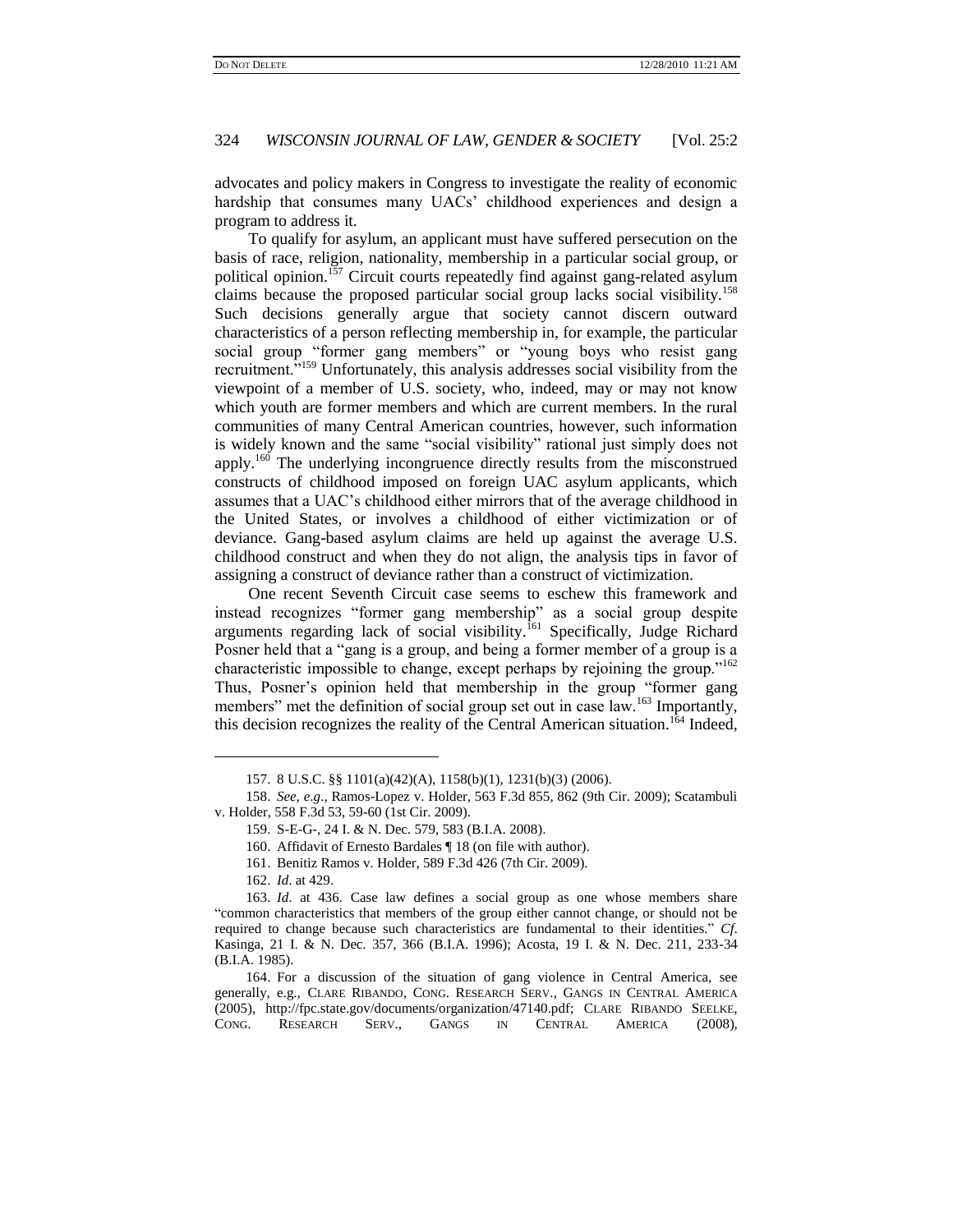recognizing former gang membership as a social group could even promote national security interests in so far as it incentivizes youth to disassociate with gangs. In opening space for some gang-based asylum claims, immigration law could both combat the current set of social constructs imposed on UACs fleeing gang persecution (one of deviance), and simultaneously combat gangs, a perceived national security threat.

With regard to the undervaluing of UAC's economic rights, the current substantive immigration legal framework simply does not provide space for the vindication of these rights.<sup>165</sup> Asylum law's "membership in a particular social group" cannot serve as a catch all provision through which all reasons for transnational migration are boot-strapped to claims of persecution.<sup>166</sup> Furthermore, traditional definitions of "neglect" in the family court setting rightly defer to a parent's struggle to provide for their children such that poverty alone does not constitute neglect under most state dependency statutes.<sup>167</sup> As such, Special Immigrant Juvenile Status does not provide a proper forum for vindication of economic rights. Instead, a wholly new form of UAC-specific legal relief seems necessary to address the reality of economic hardship that consumes much of UACs' childhoods. Whether that relief takes the form of a new temporary work program for youth, a path to permanent residency, or intensive out-of-country development programs is beyond the scope of this article. However, this article does raise a call to advocates and policy makers to systematically investigate the economic rights violations of UACs in their countries of origin and craft a plan of action to address their "lost" childhoods."

#### **CONCLUSION**

Child welfare advocates have made excellent strides in improving detention policy and immigration law for UACs. However, in order to progressively advance the rights of children in immigration law generally, and to provide even UACs meaningful enjoyment of the rights that child welfare advocates obtained for them, those same advocates must move beyond the liberal inclusion and structural bias critique models of advocacy and begin to combat the social constructs imposed on UACs during the pendency of their immigration proceedings. Essentially, advocates must proceed with the third phase embraced by their international legal feminists and gender and asylum

http://opencrs.com/document/RL34112/2008-10-17/download/1013/; INT'L HUMAN RIGHTS CLINIC, HARVARD LAW SCH., NO PLACE TO HIDE: GANG, STATE, AND CLANDESTINE VIOLENCE IN EL SALVADOR (2007), http://www.law.harvard.edu/programs/hrp/documents/ FinalElSalvadorReport(3-6-07).pdf; USAID, *supra* note 153; WASHINGTON OFFICE ON LATIN AMERICA, CENTRAL AMERICAN GANG-RELATED ASYLUM: A RESOURCE GUIDE, 3 (2008), http://www.wola.org/popup\_englishtext.php?page=http%3A//www.wola.org/media/Gangs/ WOLA\_Gang\_Asylum\_Guide.pdf.

<sup>165.</sup> *See* Singh, *supra* note 125, at 519-25.

<sup>166.</sup> *See generally* Price, *supra* note 155.

<sup>167.</sup> *See supra* note 126 and accompanying text.